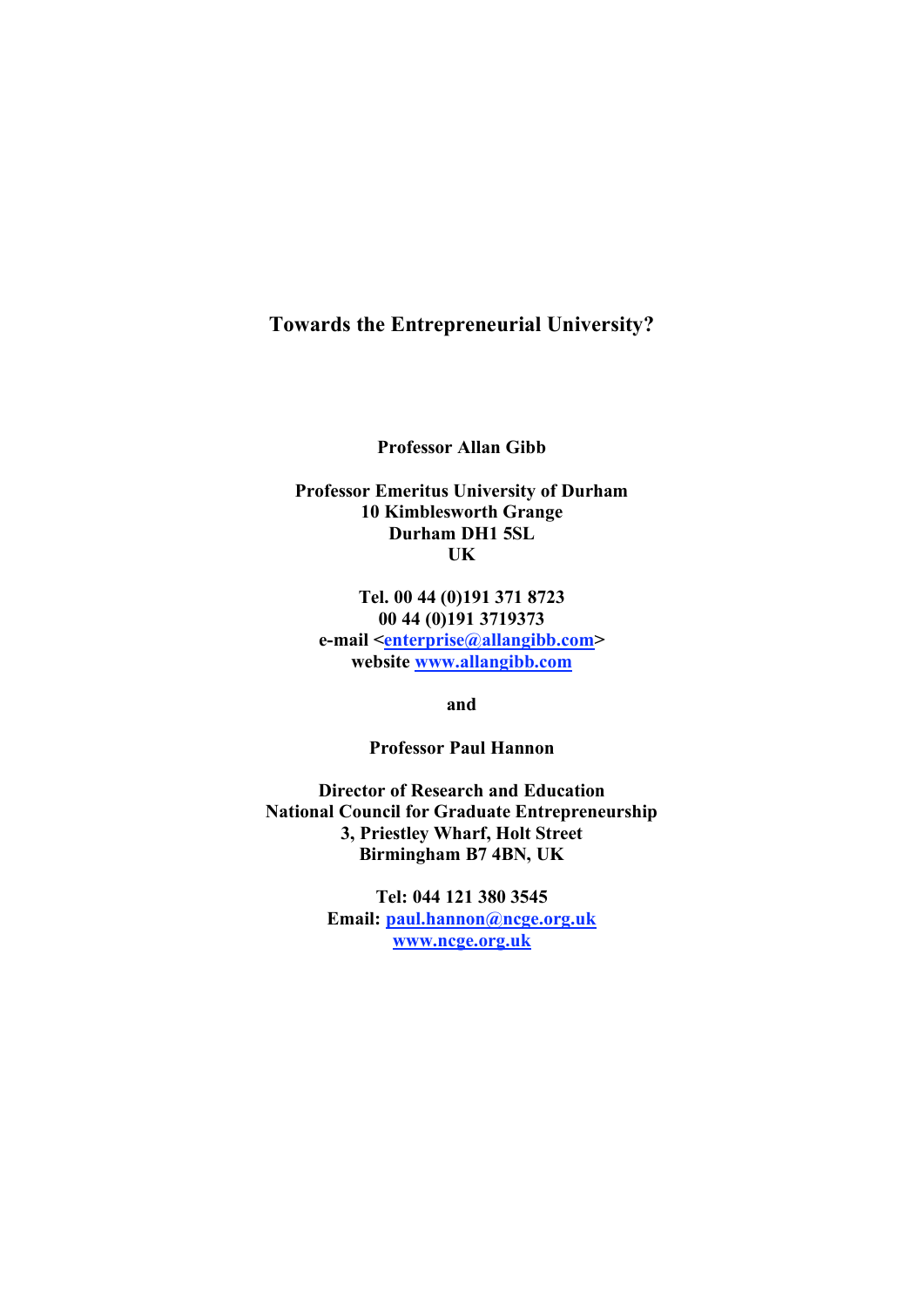# **Towards the Entrepreneurial University?**

## **Abstract**

The paper explores the concept of an entrepreneurial university. It has its rationale in the growing focus of public policy, not on in the UK but also in Europe, North America and globally on enhancing the role that the Higher Education sector might play in social and economic development. It pursues the objective in a number of stages.

First, it reviews the nature of the pressures upon the sector linked with globalisation and the resultant creation of greater uncertainty and complexity for individuals and organisations in social and economic life.

Second, it briefly traces the history of policies from the 1980s onwards aimed at influencing the relationship between universities and the market and the changing imperatives. It notes that there has been a lack of consistency and commitment over time, which has limited the impact.

Third, to explore the basis for argument for more sustained policy development, it reviews, very briefly, the evidence in support of the case for linking Higher Education with entrepreneurship and growth in competitiveness. It concludes that there is a case to be made but that much of the supporting data is soft. There is also missing a notion as to what fundamental institutional changes are required over time.

Fourth, to address this issue, it considers international, in particular US experience, as it relates to the issue of extending entrepreneurship education across the university and discusses some of the conceptual issues in this respect.

Fifth, it attempts to sum up the key components of what might be said to constitute an entrepreneurial university. Finally it considers the role of foundations in the US in providing a sustained input into the process of change, something that has been arguably missing in the UK, and then it makes a number of recommendations for action.

Key words:

Entrepreneurial University, Entrepreneurship Education, Competitiveness, Concept of a University, Higher Education, Entrepreneurship Outcomes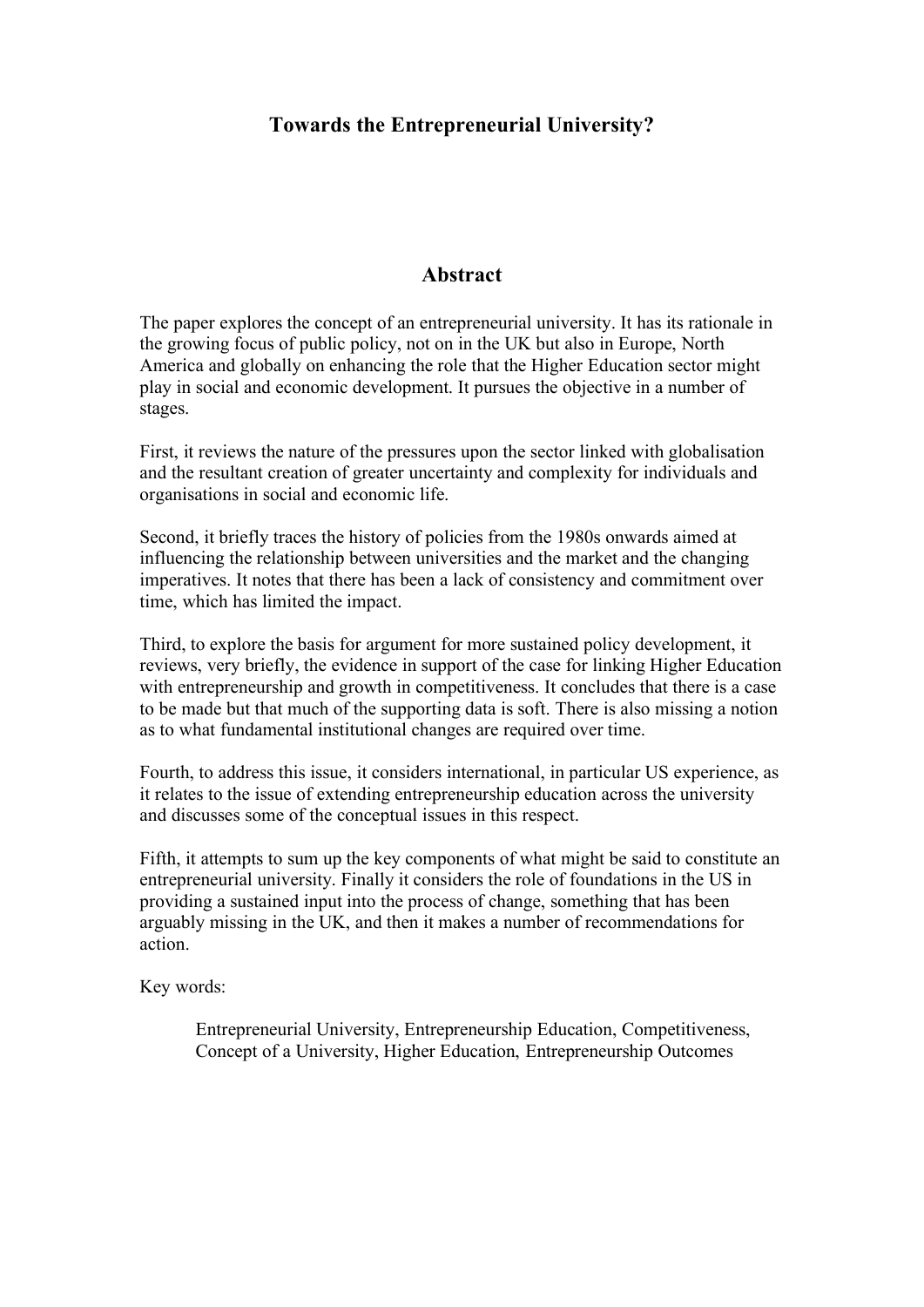# **Towards the Entrepreneurial University?**

### **Introduction**

This paper describes the search for a model of entrepreneurship and a model of an entrepreneurial university appropriate to the needs of the 21<sup>st</sup> century. The case for such a search rests fundamentally on recognition of the central role that entrepreneurship has been allotted to play by policy makers in the UK's drive for international competitiveness and the lead that the Higher Education (HE) sector seems to be expected to take in shaping institutional development and culture change (CIHE, 1997; Levie, 1999; DTI, 1998).

This challenge to universities is not a UK phenomenon but one shared in North America (Doutriaux and Barker, 1996; Menzies and Gasse, 1999; US National Commission on Entrepreneurship, 2001; Kuratko, 2003; Schramm, 2006) and in Europe (Johannisson, 1991; Beranger et al., 1998; Berlin Institute of Entrepreneurship, 1999; European Commission, 2000; Alasaarela et al., 2002; Higher Education in Europe, 2004) and arguably throughout the world (DfID, 2000). Yet it raises numerous issues of concept and practice, many of which are discussed below, but perhaps most importantly, that of how the concept of entrepreneurship fits with the traditional notion of a university and whether it needs to be refined. The paper draws greatly from the work being undertaken by the National Council for Graduate Entrepreneurship<sup>1</sup>.

Over the past decade the UK government has done much to try to shape the way that the HE sector serves the wider aims of society. Many publicly funded initiatives have been targeted on processes of commercialisation of institutional intellectual property (for example through the Office of Science and Innovation, previously the Office of Science and Technology (http://www.dti.gov.uk/science/), and through Knowledge Transfer Partnerships (http://www.dti.gov.uk/science/knowledge-transfer/index.html) – previously, Teaching Company Schemes).

There is also encouragement for wider engagement of the HE sector with the stakeholder community, in particular with regional and local development agencies and local business. Further, there have been substantial efforts to support development of entrepreneurship education for graduates through various national government initiatives (DfES, 2003; DTI, 1999) including Higher Education Innovation Funds in 2001, 2004 and 2006/7 (http://www.dti.gov.uk/science/knowledgetransfer/heif/page12054.html), Science Enterprise Challenge in 1999 and 2001 (http://www.dti.gov.uk/science/knowledge-

transfer/schemes/Science\_Enterprise\_Challenge/page12138.html), the creation of Higher Education Academy Subject Centres in 2004, previously the Learning and Teaching Subject Network (http://www.heacademy.ac.uk/SubjectNetwork.htm) and more recently, specific Centres for Excellence in Teaching and Learning in 2005 and funded for 5 years (http://www.hefce.ac.uk/Learning/tinits/cetl/).

Notwithstanding how such efforts relate to the key issue of the traditional notion of a university, discussed below, it is clear from the extensive US experience in this area

 $<sup>1</sup>$  The NCGE was launched in September 2004 by Chancellor Gordon Brown to enhance the conditions</sup> for student enterprise and graduate entrepreneurship in the UK. Further details from www.ncge.org.uk.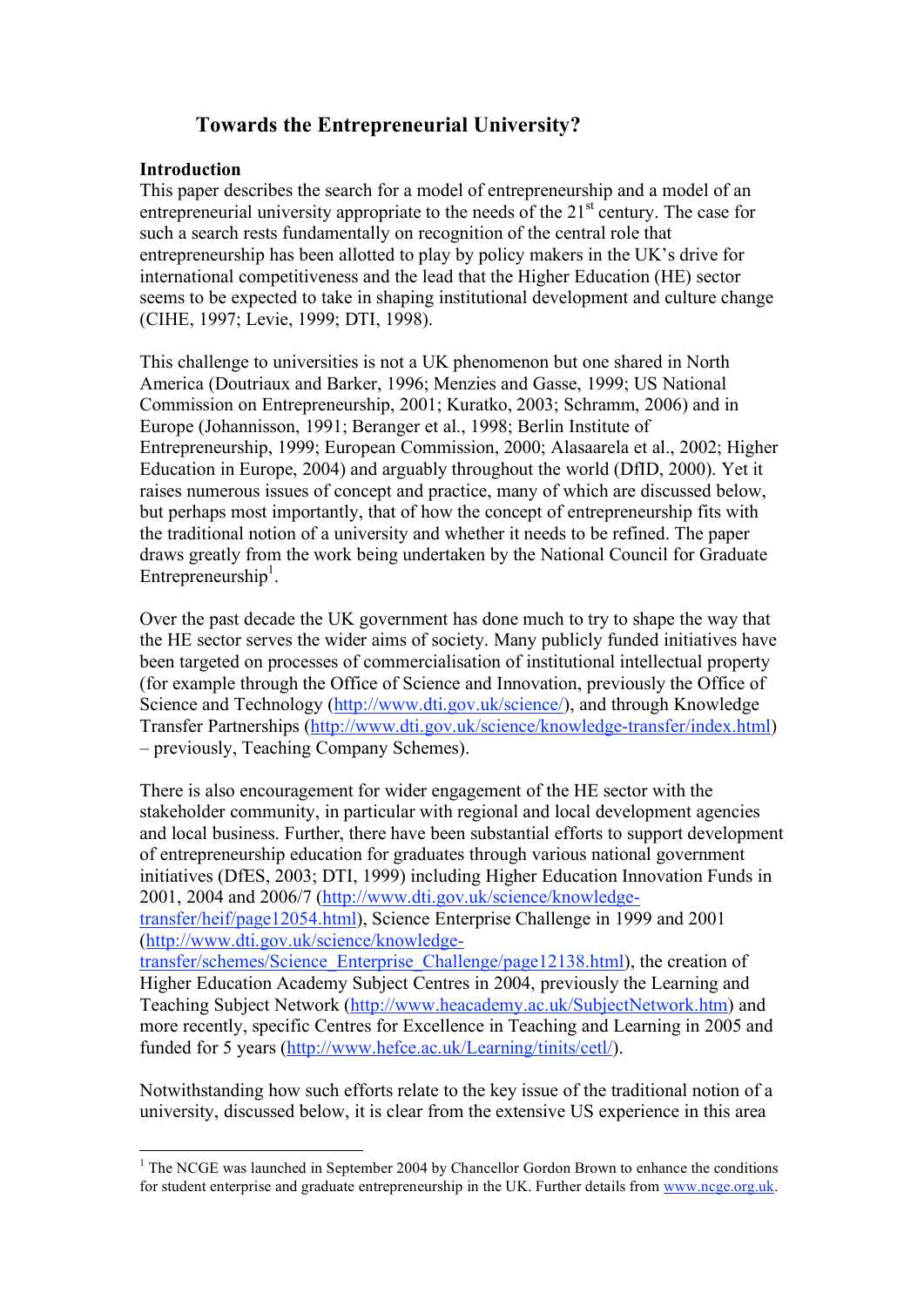(Wade, 1984; Bok, 2003; Kirp, 2003) that the process of achieving significant results in any of the above areas is a generational one. The widely acclaimed successes in Stanford, MIT<sup>2</sup> and North Carolina<sup>3</sup> (CVCP, 1999; Sandelin, 2004) are the result of several decades of consistent effort. The US experience also demonstrates that there is still a considerable challenge to the process of embedding entrepreneurship education right across the university sector (Schramm, 2006). This is a challenge increasingly recognised across Europe, although there are grounds for arguing that the UK is somewhat ahead in its public response<sup>4</sup>.

The paper addresses the issue of a model of entrepreneurship appropriate to the Higher Education sector in the following manner. First, it reviews the rationale for taking a long-term view, by examining the pressures for change in the HE sector associated with globalisation. Second, it briefly describes the UK response to date and some of the key lessons that can be learned from it. Third, it reflects upon the key assumptions that need to be explored and evidenced in order to underpin policy. In a search for approaches to institutional embedding it summarises some of the lessons to be gleaned from experience elsewhere, in particular the USA, which seems to be acting as a lead mentor in shaping UK policy. Finally, it sets out a possible vision for the future. There are a number of supporting Annexes.

The paper is based upon a review of the literature, discussion with focus groups of academics in the  $USA<sup>5</sup>$  and discussions with representatives of the Kauffman and Coleman Foundations in the USA.

#### **The pressures for change in HE**

Much has been written and discussed about the nature of the pressures for change in the HE sector both from the viewpoint of the internal organisation of universities and, more fundamentally, their changing role in society (Bok, 2003; Clark, 1998 and 2004; Kirp, 2003). There has been a great deal of philosophical reflection revisiting the 'Idea' of a university (Graham, 2002; Smith and Langslow, 1988; Maskell and Robinson, 2002) and also more pointed debate as to the role of universities in delivering professional and vocational education and the notion of the utility of university research (Hager and Hyland, 2003). There is no space in this article to review these debates except to note that there remains a divide, which impacts considerably upon attitudes towards entrepreneurship education.

There is, however, a broad consensus as to the nature of the pressures on higher education throughout the world to become more entrepreneurial or enterprising. They, by and large, follow the policy imperatives noted above. There are pressures to play an enhanced role in contributing to the international competitiveness of economies particularly via a process of commercialisation of research (European Commission 2005b). There are increasing demands made on the sector to contribute more substantially to local economic and social development (see proceedings of UNISO 2002 –4). Universities are increasingly being urged to take centre stage in regional development strategies in the UK and indeed elsewhere in Europe.

<sup>&</sup>lt;sup>2</sup> http://entrepreneurship.mit.edu<br>
<sup>3</sup> For information on the research triangle see <www.rtp.org><br>
<sup>4</sup> See the various papers from the UNISO conferences (references)<br>
<sup>5</sup> Access to the results of these discussions can b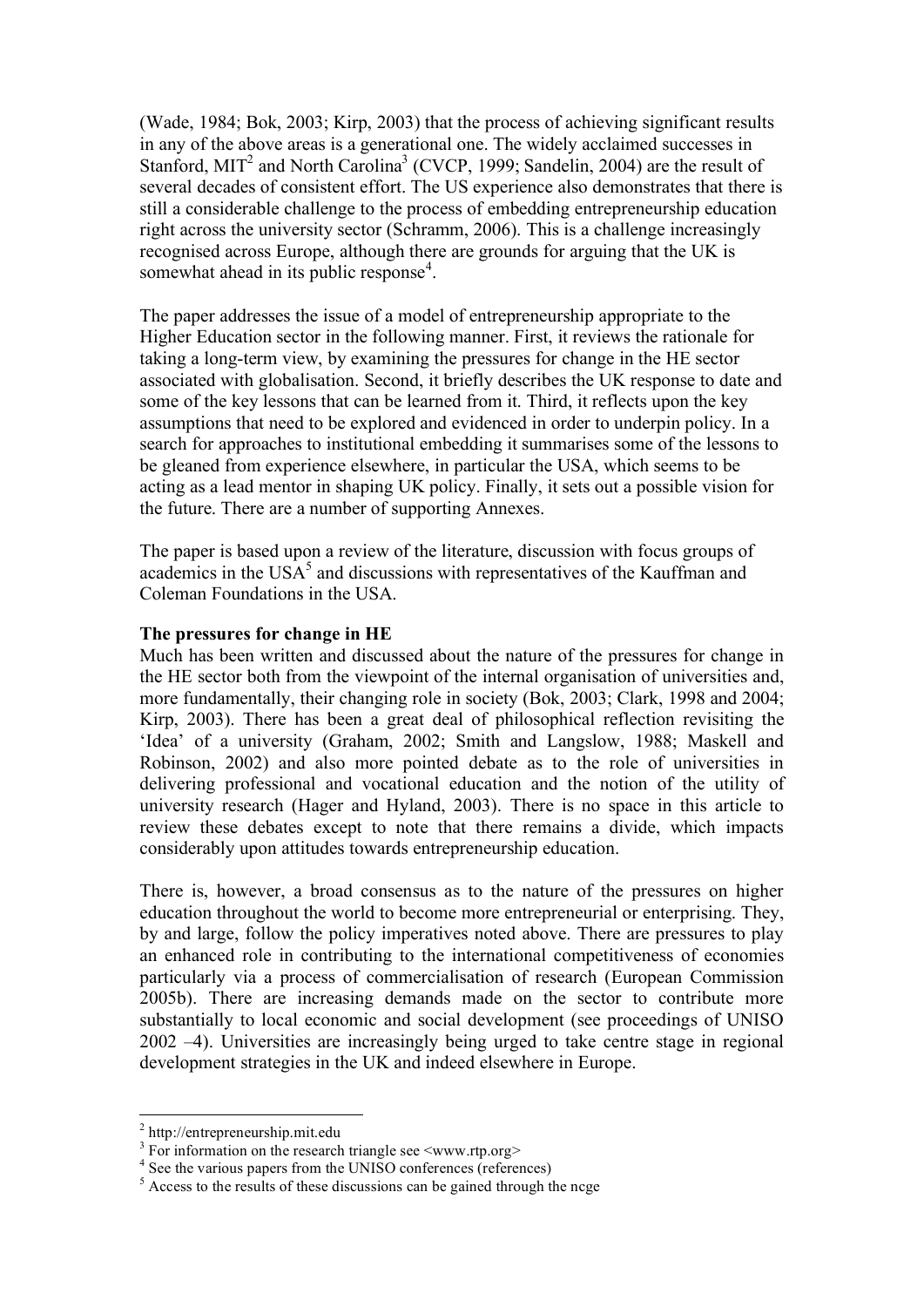There is also pressure to prepare students for a life world of much greater uncertainty and complexity involving: frequent occupational, job and contract status change; global mobility; adaptation to different cultures; working in a world of fluid organisational structures (Ghoshal and Gratton, 2002; Westwood, 2000; Worrell et al., 2000); greater probability of self employment; and wider responsibilities in family and social life (IPPR, 1998; Rajan et al., 1997). This has also become associated with pressure on the sector to do more to prepare students for a world of life long learning (EC, 1996).

In this scenario, the university degree is regarded as no longer a voucher for life-long employability but merely an entry ticket into the world of work. A key component of this view is the encouragement of students to consider a career in entrepreneurship, with an emphasis upon managing independence and the capacity to develop growth businesses or 'high-impact' ventures (on the possibly questionable assumption that graduates are more ambitious people than other segments of the population). Universities are urged to respond to these pressures by giving greater weight to the scholarship of relevance and integration (Carnegie, 1990). The former creates impetus for working in partnership with external stakeholders with a stronger focus upon development out of research rather than just publication. The latter demands a greater emphasis upon interdisciplinary research and teaching (Ghoshal, 2005).

The pressures described above derive in turn from the demands that global competitiveness is making on governance, organisation and lifestyle structures as set out in Exhibit 1 below.

How these pressures have been transferred into action in the UK is discussed in more detail below. What is clear, however, is that not only have they created a world of much greater uncertainty and complexity for business but they have also impacted upon the full spectrum of public and private organisations, communities, families and individuals.

The entrepreneurial paradigm derives its importance from this scenario. It can be seen as a central means for organisations and individuals to cope with uncertainty and complexity but also as the mechanism for them to create and thrive upon it. In general this scenario translates into a need to equip individuals with personal entrepreneurial capacities but also with the capability to design organisations of all kinds, public, private and NGO, to support effective entrepreneurial behaviour. It is arguably also associated with fundamental change in the norms of governance at all levels of society (Kooiman, 1993), and therefore the 'life-world' into which graduates will enter.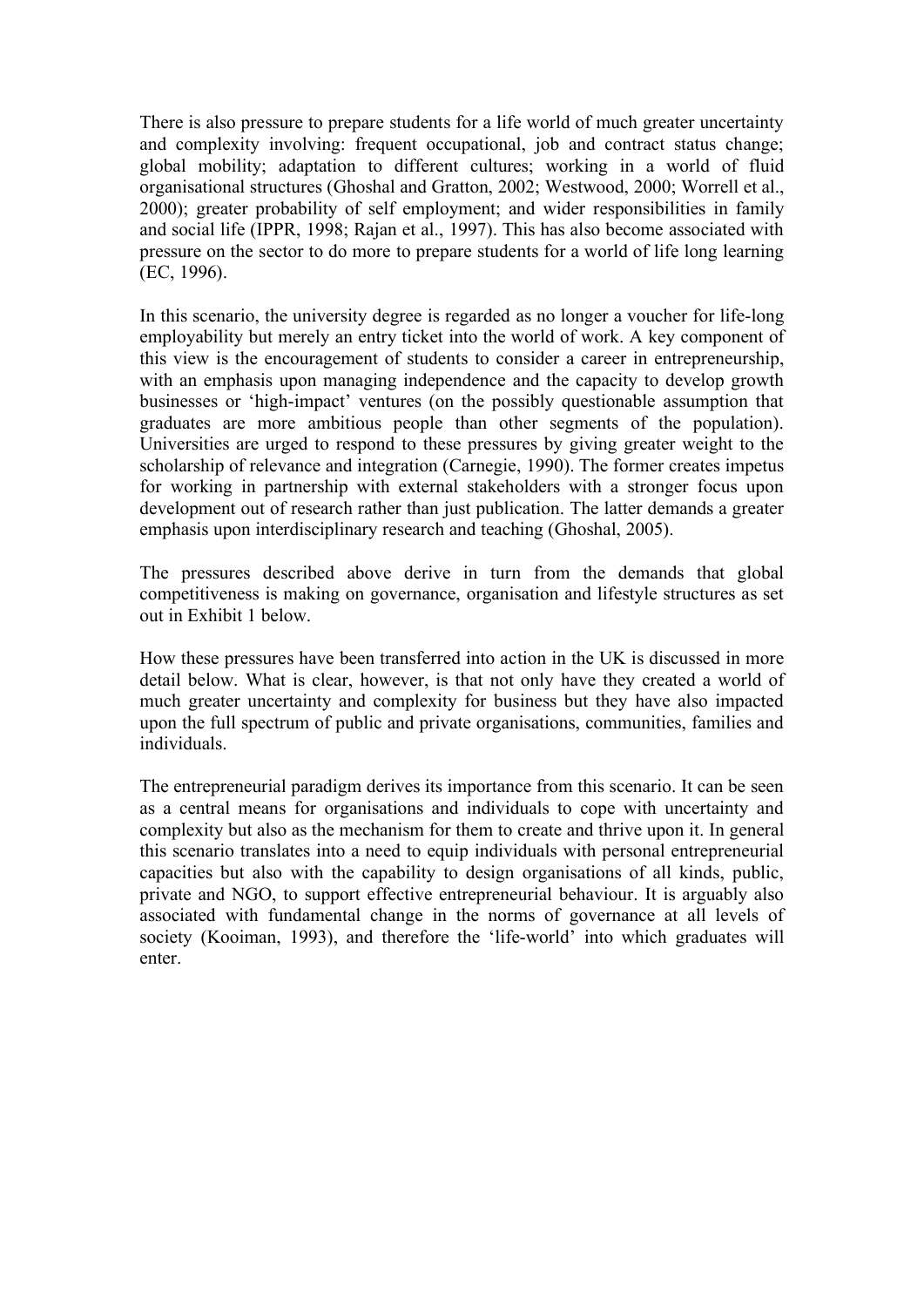**Exhibit 1 Pressures Moulding the 'Entrepreneurial Society'**

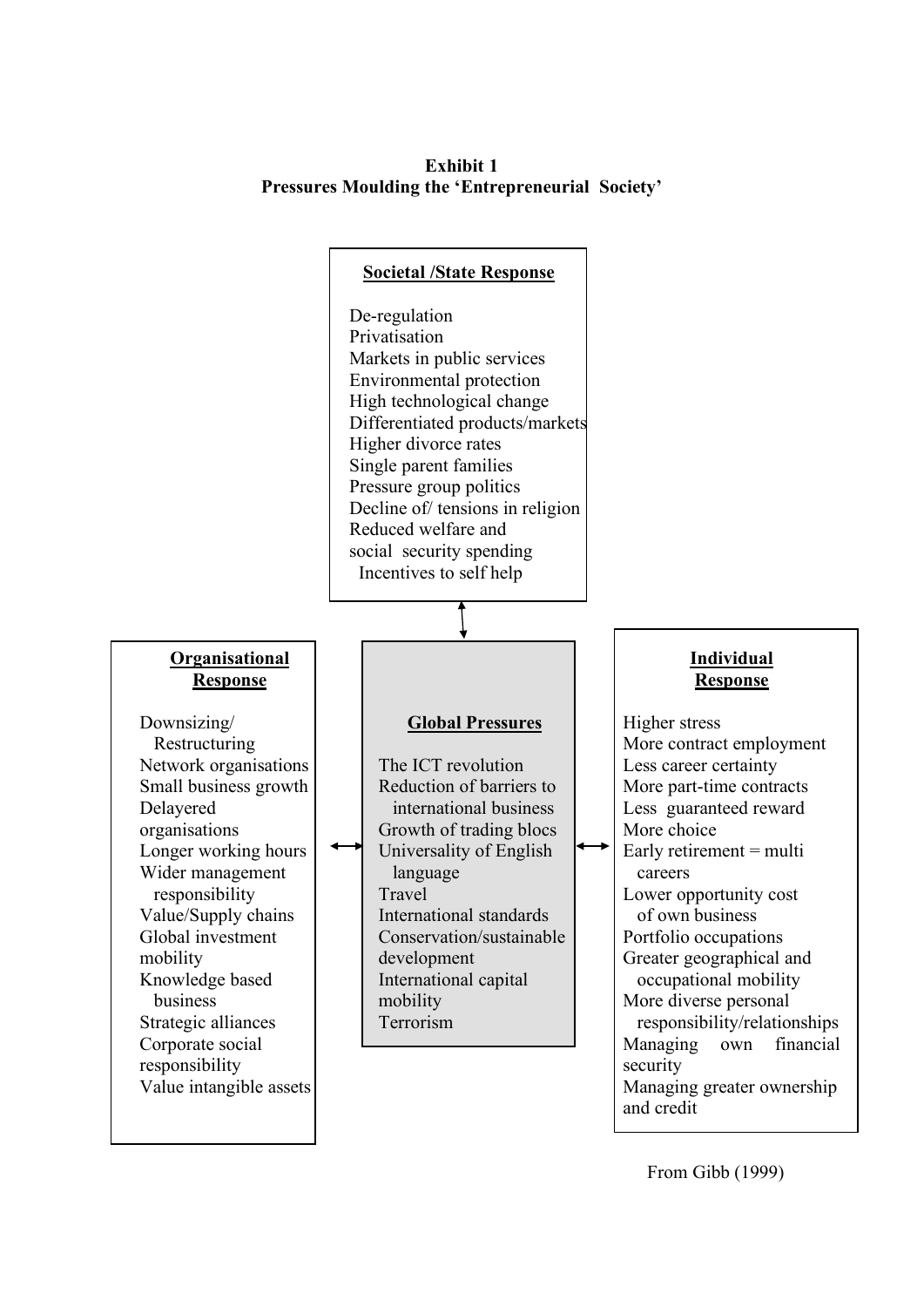#### **The basic challenge to the HE sector and its students**

This scenario challenges the HE sector in several ways. In the world of global corporations and information technology, universities can no longer claim to be the sole or possibly even the main source of intellectual property. To retain their status will require partnerships with other stakeholders in society. Nor can they expect to be insulated from the demands of society by the public purse. In the USA for example, in most public universities, direct funding from the state purse is down to as little as 20% (NCGE, 2006). Traditionally, UK universities have been guaranteed their autonomy via state funding. Increasingly the pressure will be to earn this autonomy by other means.

While the detailed argument cannot be pursued here (see Gibb, 1999), seen from an individual graduate perspective there will be increasing pressure for them to display personal, organisational, and social capacities associated with entrepreneurship as below.

#### *Personal and organisational entrepreneurial capacities*

- to demonstrate a wide range of personal entrepreneurial skills
- to engage actively in processes of entrepreneurial learning
- to demonstrate strong emotional intelligence
- to have empathy with, and motivation towards, entrepreneurial values and the life world of the entrepreneur to work effectively within and design and develop entrepreneurial organisations of all kinds but particularly to start up an independent venture
- to manage entrepreneurial organisational development through processes of start up, growth and internationalisation.
- to manage effectively stakeholder relationships under dynamic conditions

*Social entrepreneurial capacities*

- to manage socially in an entrepreneurial life-world characterised by high levels of uncertainty and complexity in work, family and community activity,
- to develop sensitivity to 'ways of doing things' in different cultures and across conventional boundaries.

In support of the above, there is tentative evidence that University graduates see all of the major entrepreneurial behaviours as central to their future needs (Annex 1). There is also tentative evidence that undergraduates do not presently see the formal aspects of university experience making as great a contribution as might be, to enhancing these (NCGE, 2005). More research needs to be done here.

It has been argued by one of the authors (www.ncge.org.uk and Gibb 2002, 2006) that this scenario of entrepreneurship is the key to facilitating a positive response to uncertainty and complexity at the societal, organisational and individual level and that it demands a substantial rethink of the present business school and business contextdominated paradigm of entrepreneurship in favour of a broader societal model. It is argued that this will not only better fit emerging needs but will be far more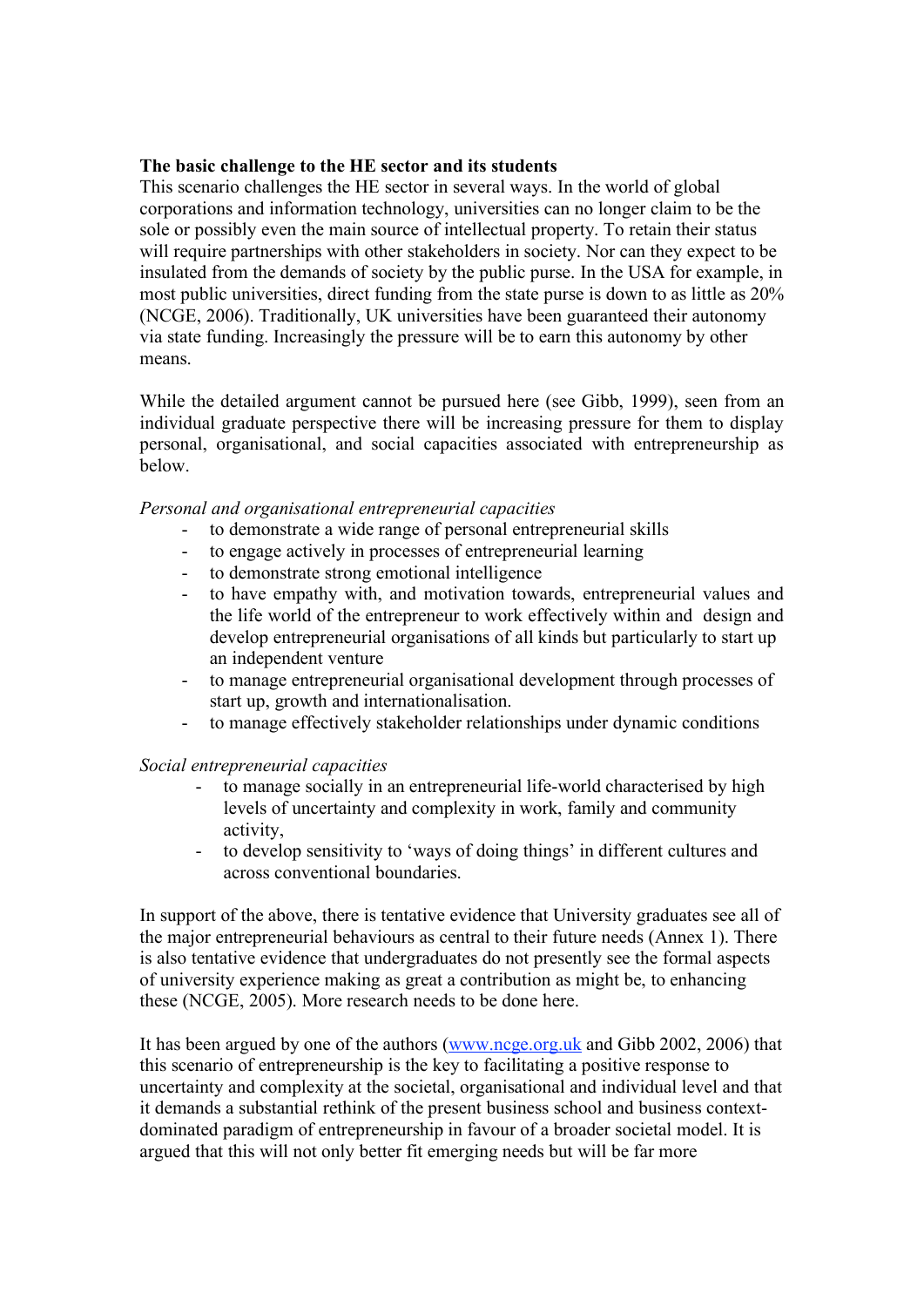appropriate to a the traditional notion of a university being at the centre of the imaginative use of knowledge (Newman, 1852).

The entrepreneurial capacities associated with this model and identified above have been captured by the NCGE in a template to be used for the design of graduate entrepreneurship education programmes (Annex 2). Whether they can be developed inside the HE structure or adjacent to it is a key challenge for HEIs.

### **How far still to go? A brief review of past experience** *Changing policy imperatives*

Support for enterprise and entrepreneurship development in higher education is not a new phenomenon. For nearly three decades a series of mainly publicly funded initiatives have explored different mechanisms for its application. There have also been substantial shifts in policy rationale. In the late 1970s and 1980s a major policy focus throughout Europe was upon employment creation (EEC, 1987) and in the UK, in particular, against a backcloth of major contraction in the heavy end of the industrial and manufacturing base (coal, steel, shipbuilding, heavy engineering and industrial chemicals) and rising unemployment (Association of British Chambers of Commerce, 1985; Bannock, 1987; Hart, 1987). The policy imperative, reflecting the above, was substantially upon job creation as a driver of social and economic regeneration complemented by incentives to inward investment, particularly foreign investment, in peripheral regions. There was much emphasis in training initiatives upon self employment in particular. There was, however, only marginal engagement with higher education in this respect other than in the support of a limited number of graduate New Enterprise Programmes (see below).

In the 1990s against a backcloth of impact of globalisation and the need for market reorientation and labour flexibility, as described above, a wider ideology of self-help became a policy imperative. This merged into a competitiveness agenda model driven by the desire to prosper in a global market place, with a linked 'ideology' described as the Third Way (Giddens, 1998; Blair, 1998). This model has become associated with notions of: intervention by government only where there is market failure; reduced government expenditure; private sector led initiatives; marketisation of public services; and further incentives to self help.

The changes that have taken place in the HE sector over the past three decades, described briefly below, reflect these shifting imperatives. They can broadly be summarised under the headings of: easing the capacity for technology transfer into and out of the higher education sector; stimulating engagement of the sector with the local and regional economy; and, influencing graduate aspirations towards self employment and careers in the small and medium enterprise sector.

# *Technology transfer*

The Industrial Liaison Offices and Teaching Company Schemes of the 1980s were gradually transformed or enhanced during the last decade of the last century by the growth in numbers of formal knowledge and technology transfer units. An initial science park concept was deepened to embrace technology parks, innovation centres and incubators (virtual and real) of all shapes and sizes. This transition was fuelled not only by UK government support but also by EU initiatives. Most of these developments involved partnerships between universities, industry and local and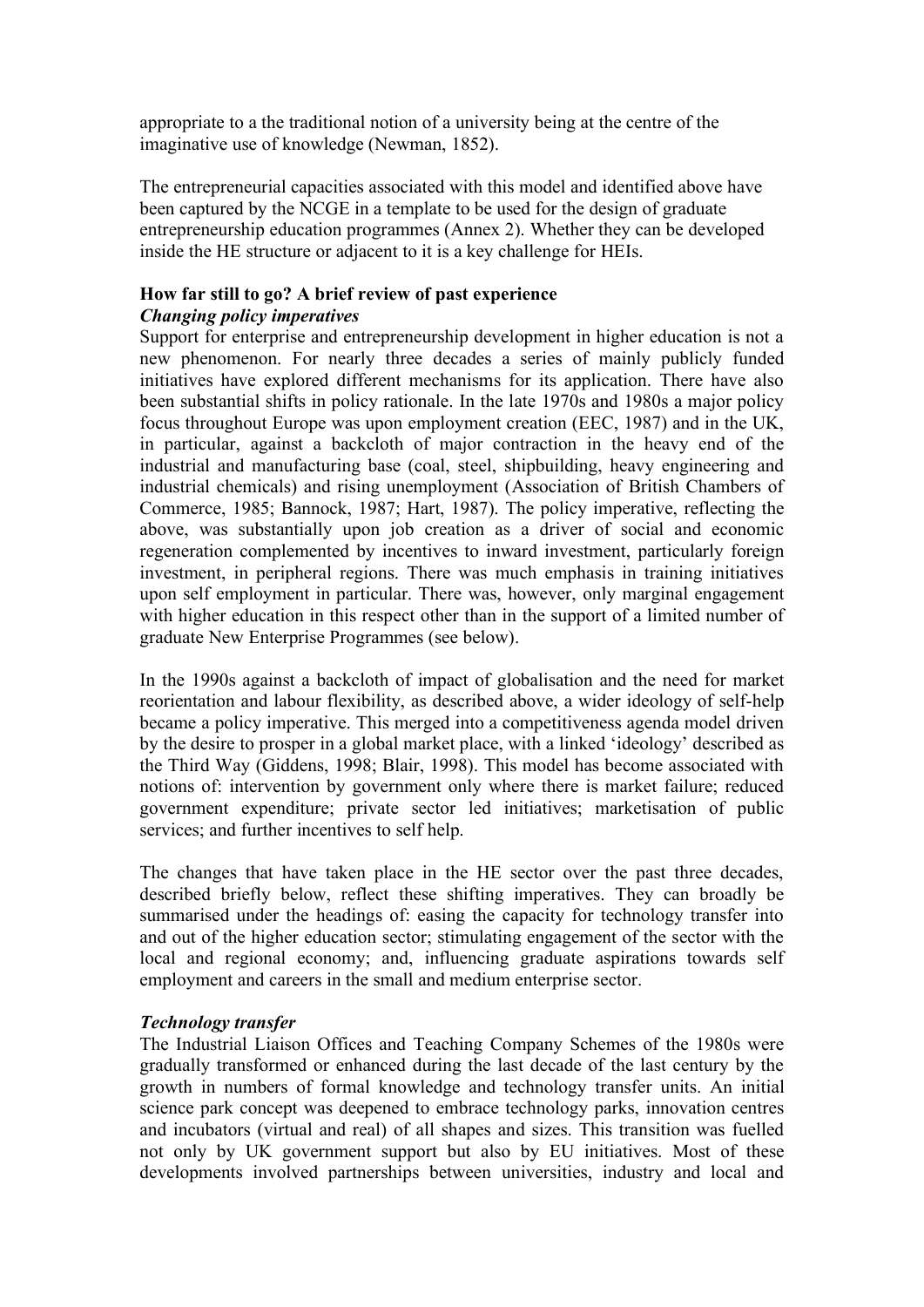regional government. To some degree this forced a shift in focus from real estate revenues and institutional contracts with industry towards one of exploitation of local assets through 'home-grown' ventures and opportunities. The 'movement' was initially influenced by a strong interest in the Cambridge phenomenon (Segal, Quince, Wicksteed, 1995) with its subsequent impact upon attitudes to intellectual property and licensing and the noted successes of US Institutions such as MIT and Stanford.

Over the past decade the UK government has stepped up its efforts to stimulate technology transfer within the HE sector through both the DTI's Office of Science and Technology and through the Department for Education and Skills (DFES). An ongoing stream of government funding from University Challenge Funds, through to Science and Enterprise Challenge Funds and currently Higher Education Innovation Funds has enabled a diversity of experiments to take place in stimulating enterprise, mainly but not exclusively within the context of the exploitation of opportunities deriving from an institutions' science, engineering and technology intellectual assets (DfES, 2003; DTI, 1999).

### *Engagement with the locality and other stakeholders*

While engagement of the HE sector with its local region in general has grown, stimulated by policies over the past decade (Local Economy, 2003), it can be argued that this development has been imbalanced in terms of creating equal involvement of all stakeholder groups. Local small firms and entrepreneurs and their associations, local communities and associated non-government organisations (NGOs) and alumni have played a smaller role relative to that of corporate business and local authorities. There has been very little policy imperative to remedy this imbalance. This is not helped in the English system where, unlike in Scotland, students have not particularly been drawn from the local area and therefore not embedded in local economic and social communities. The introduction of tuition fees across HEIs in England in 2006 may affect this behaviour.

It can also be argued that, over time, there has been some policy incoherence in efforts to influence the HE sector to engage with he local community. For example the polytechnics, which were set up on the principles of local engagement, were converted into universities. As a result there has been pressure for 'mission drift' (Booth, 1999) away from achieving status by contribution to local economic and social development towards gaining prestige through research and publication routes underpinned by the Research Assessment Exercise (RAE) (Graham, 2002).

The UK Government has more recently stepped up its efforts to create a more regional dimension to the HE sector by the reshaping of funding mechanisms, particularly for innovation and enterprise, and by encouraging Regional Development Agencies to have greater leverage in the disbursement of funding. Additionally, New Entrepreneurship Scholarships have sought to bring universities together with local support agencies to create enterprise opportunities in disadvantaged communities<sup>6</sup>.

Access to funds has a major influence on institutional behaviour, if only for the duration of the fund. Embedding sustainable change in institutional behaviours is a

 <sup>6</sup> NES is <sup>a</sup> local partnership between <sup>a</sup> Business School, Local Enterprise Agency and Princes Trust to support enterprise development in the most disadvantaged communities in England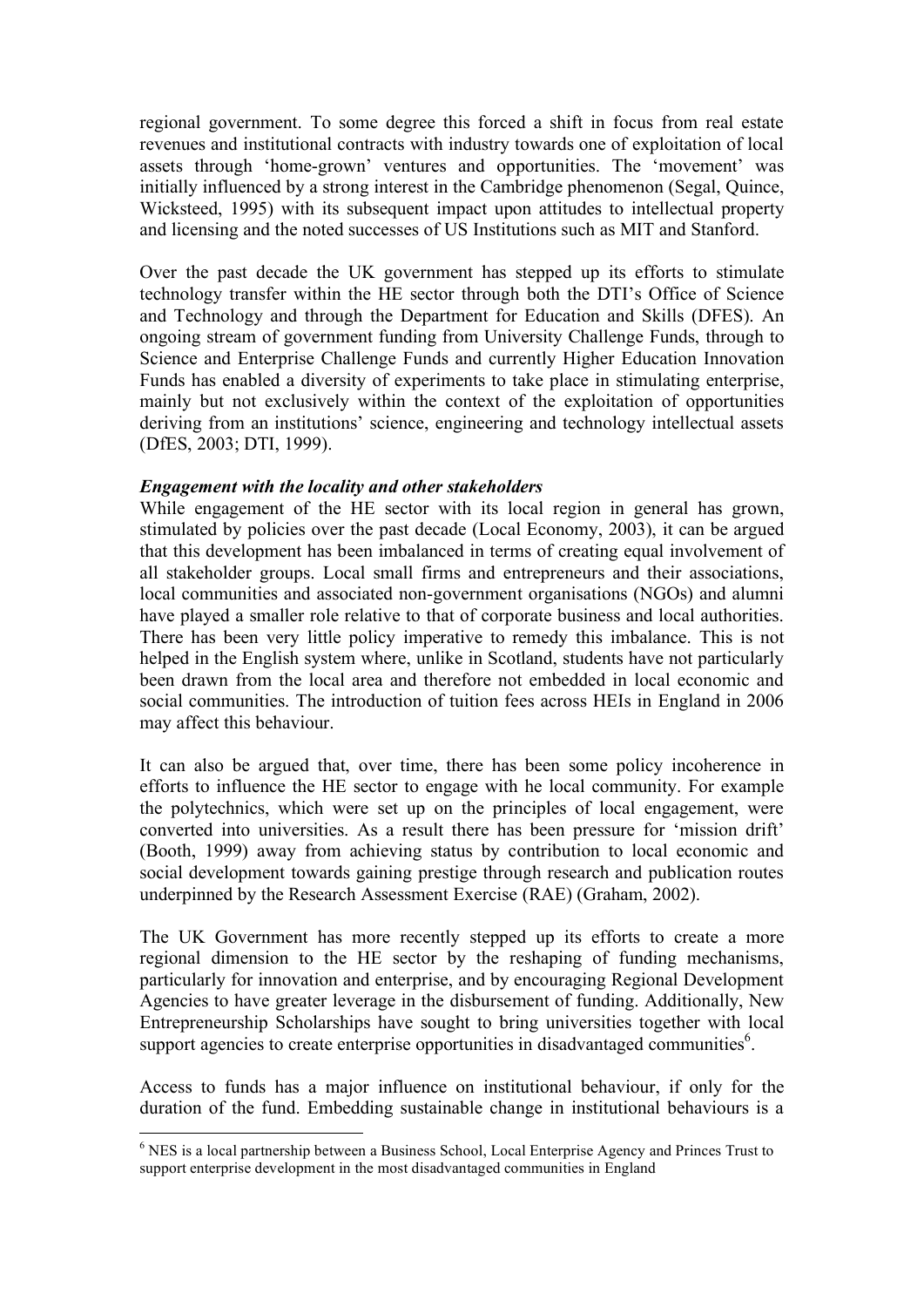rather more fundamental challenge and although HEIs are now in principle more connected to regional economic strategies in England there seems room for further experiment in creating specific regional long-term entrepreneurship action plans as demonstrated by the experiences in Wales 7 . International experience (see below) also supports the view that local funding and engagement are powerful players in changing the orientation of higher education.

#### *Influencing graduate career aspirations*

The employment creation imperative of the  $1980s<sup>8</sup>$  led to an experiment with publicly funded Graduate New Enterprise programmes. While aimed at all graduates these were primarily run by business and management schools. The political expectations were high, focused rather naively on the notion that such an investment in training would lead to graduate growth businesses. After 5 years of funding and an expansion of provision across the sector, the programmes were abandoned (even though the model upon which they were based was found to generate a sound return on investment (Johnson and Thomas, 1984). They were perceived as expensive when compared to general employment training. Nearly 10 years of valuable experience and tacit knowledge was virtually lost.

Over the decades there has been a stronger recognition of the need for career service support for self-employment orientations, particularly in the light of a number of studies that have shown that, in the main, graduates have had little understanding of, or feel for, what it is like to work in a small business, never mind the creation or ownership of one (Gibb and Scott, 1984; Gibb, 1986; CIHE, 1997). During the 1980s and '90s there was a growth of schemes designed to link students and graduates with small businesses in order to provide insights, understanding and experience. Pioneering work at Durham Business School led to the Graduate Associate Programme (GAP) and the Shell Technology Enterprise Programme (STEP, www.step.org.uk); the latter which still runs today. These aimed to provide experiential learning not only for the student but also for the small business ownermanager.

In 1988 the government funded the 'Enterprise in Higher Education' Initiative which provided another opportunity to embed the concept of enterprise (in its broadest sense) throughout the core activity and provision of a university. Its focus was substantially upon developing more 'enterprising' modes of teaching and learning across all departments. While there was some impact (Brooks, 1991; Hale and Pope, 1993) its relatively short term funding life meant that it struggled to achieve a lasting impact.

More recently a graduate version of the Young Enterprise schools programme has been introduced into the HE sector and is currently engaging approximately one-third of the UK HE sector. Strongly supported by the HSBC bank with government help, it aims to bring real 'learning by doing' experience of starting a new company and

 $<sup>7</sup>$  The Welsh Development Agency in consultation with Welsh HEIs has implemented a 10-yr</sup> Entrepreneurship Action Plan which provides direction and outcomes supported by resources and funding.<br><sup>8</sup> Derived from government concerns that UK graduates were less enterprising than those of industrial

competitors such as USA and Japan – from M. Fletcher and P. Rosa '1998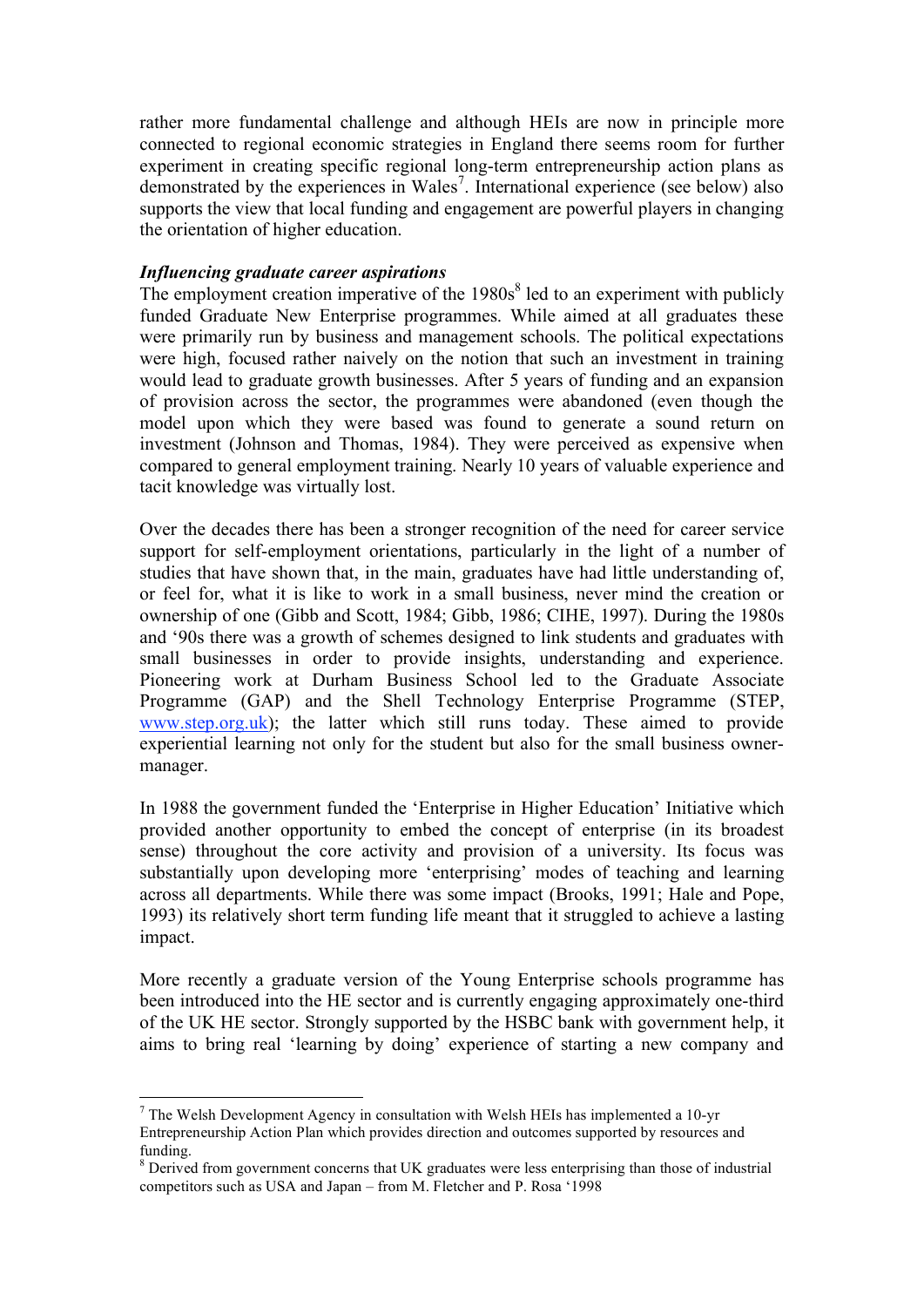performing as a company director for an academic year, founded on a corporatist model with various functional responsibilities established in a team.

From a demand perspective it is now clear that a growing number of students arriving at HEI have high entrepreneurial aspirations (for example, in West Yorkshire a consortium of HEIs conduct an annual Student Entrepreneurial Intentions Survey demonstrating high levels of aspiration – nearly 50% of all respondents) and this is likely to continue to grow as government interventions supporting enterprise in schools take hold. Furthermore, as the GEM 2005 report confirms, those individuals receiving positive experiences of enterprise at a young age are more likely to engage in entrepreneurial activity in later life.

Efforts are now moving into a new phase of seeking to grow enterprise activity and develop teaching programmes that can be embedded across the university with many different models. The new Centres for Excellence in Teaching and Learning in Enterprise <sup>9</sup> and the recent pilots of the Higher Education Academy's Subject Centres seeking to embed entrepreneurship within subject curricula<sup>10</sup> are examples of how the landscape is changing in the UK. Most recently the government has supported the creation of the National Council for Graduate Entrepreneurship (NCGE) to shape the environment for graduate entrepreneurship across the  $UK<sup>11</sup>$ .

It can be argued that, as a result of the above effort, universities are now more fully engaged in student enterprise clubs, running business plan competitions, providing enterprise fellowships and creating entrepreneurship champion posts. Regional networks and events, such as NCGE's Flying Start Rallies, link to national support such as Shell LiveWire and NCGE's investment-ready programme<sup>12</sup>. Other national niche programmes from NESTA (the National Endowment for Science, Technology and the Arts) and the Design Council target enterprise in specific industries. Enterprise Insight aims to provide a national focus for stimulating a demand for enterprise amongst young persons across all stages in the UK education system through its annual Enterprise Week (www.starttalkingideas.org.)

In summary, a growing number of HEIs are beginning to recognise the long-term importance and benefits of strategically engaging in stimulating enterprise in their student populations. There appears to be a growth in the number of Deputy Vice-Chancellors and Pro-Vice-Chancellors (DVCs/PVCs) for enterprise or entrepreneurship and there is explicit articulation of enterprise as a core and fundamental pillar upon which the HEI will succeed (see for example recent approaches at Liverpool John Moores, Sheffield, and Sunderland Universities). It can be argued, however, that this process is just at the beginning and it remains to be seen as to whether it will be translated into sustainable organisational practice. The present position is that entrepreneurship related activity reaches only a very small proportion

<sup>&</sup>lt;sup>9</sup> Three 'enterprise' CETLs were awarded to Nottingham, Leeds Met and the White Rose Consortium

<sup>(</sup>Leeds, Sheffield and York)<br><sup>10</sup> 10 of the 24 Subject Centres ran pilot projects during 2004/2005 and their experiences are being<br>disseminated to other Centres during 2006

<sup>&</sup>lt;sup>11</sup> See <u>www.ncge.org.uk</u> for further information <sup>12</sup> One day Flying Start Rallies support entrants to NCGE's 3-day intensive investment-readiness programme for those students close to starting a new enterprise. For further information visit www.ncge.org.uk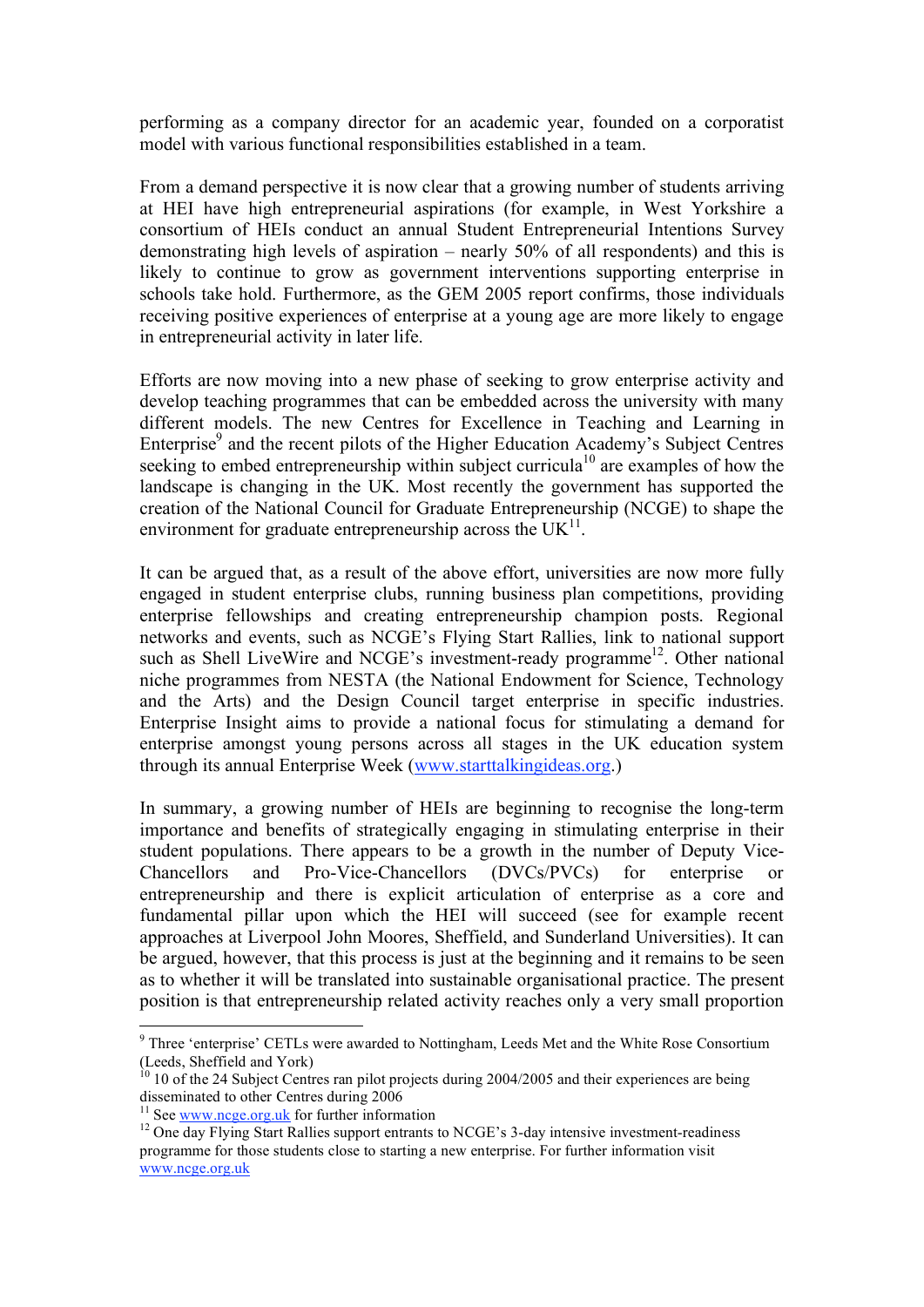of the graduate population. The first online in-depth national view of England was published in August 2006 by NCGE. Reported data from the HE sector suggested a total penetration rate of 7% of all enrolled students (see http://www.ncge.com/imreports/index.htm).

## **Reflection on what might be achieved? The evidence base for policy**

All of the initiatives described above were, and are currently, designed to bring about institutional change. Institutional change, after North (1990), can be defined broadly in terms of both changes in formal and informal ways of doing things. It therefore embraces not only changes in organisations and organisational relationships but also changes in governance systems and the underpinning culture. Such change, if it can be made at all, is not easily achieved in the short run but is the result of sustained and sustainable pressure and intervention. Organisation theory suggests that for progress to be made the pressures for change need to be clearly understood, felt and owned within the organisation (Schein, 1992). Many of the policy initiatives to date have been of a short-term 'project' nature and there has been little assessment as to any fundamental institutional impact they have made in the sense described above. This is a point that will be developed later in this article.

Before finally approaching this issue there are a number of 'a priori' questions that need to be addressed as to the underpinning assumptions behind the stream of policybased actions noted earlier. It has been argued above that the current imperative to work with the HE sector in developing entrepreneurship derives from its potential impact on the UK's capacity to compete internationally and respond entrepreneurially (socially and economically) to the pressures of uncertainty and complexity induced by globalisation (DTI, 1998). Implicit to this imperative are a number of assumptions as follows:

- that entrepreneurship is a major key to growth and competitiveness
- that education and particularly higher education can influence aspiration to entrepreneurship
- that policies and programmes can be designed to raise intentions towards entrepreneurial action and impact upon the conversion of these intentions into successful action

There has been a substantial growth in entrepreneurship research and publication over the past decade that ideally might help to verify, or otherwise, these assumptions. Yet while the public rhetoric is substantial, the hard evidence base remains thin (Hannon, 2005). Each of the assumptions is dealt with briefly below:

### *The contribution of entrepreneurship to growth and competitiveness*

The international evidence as to the contribution of small businesses (seen by Schumpeter, 1943, and others as a key component of the entrepreneurial economy) to employment growth in the US and Europe over the past two decades is substantial although the impact across Europe has been rather uneven (EC, 2005). While only one in twenty small forms create most of the employment growth, out of any given cohort in any period<sup>13</sup>, it is the growth of the micro sector as a whole that provides the

<sup>&</sup>lt;sup>13</sup> But see Gibb (2000a) for exploration of some of the misinterpretations that seem to be associated with this.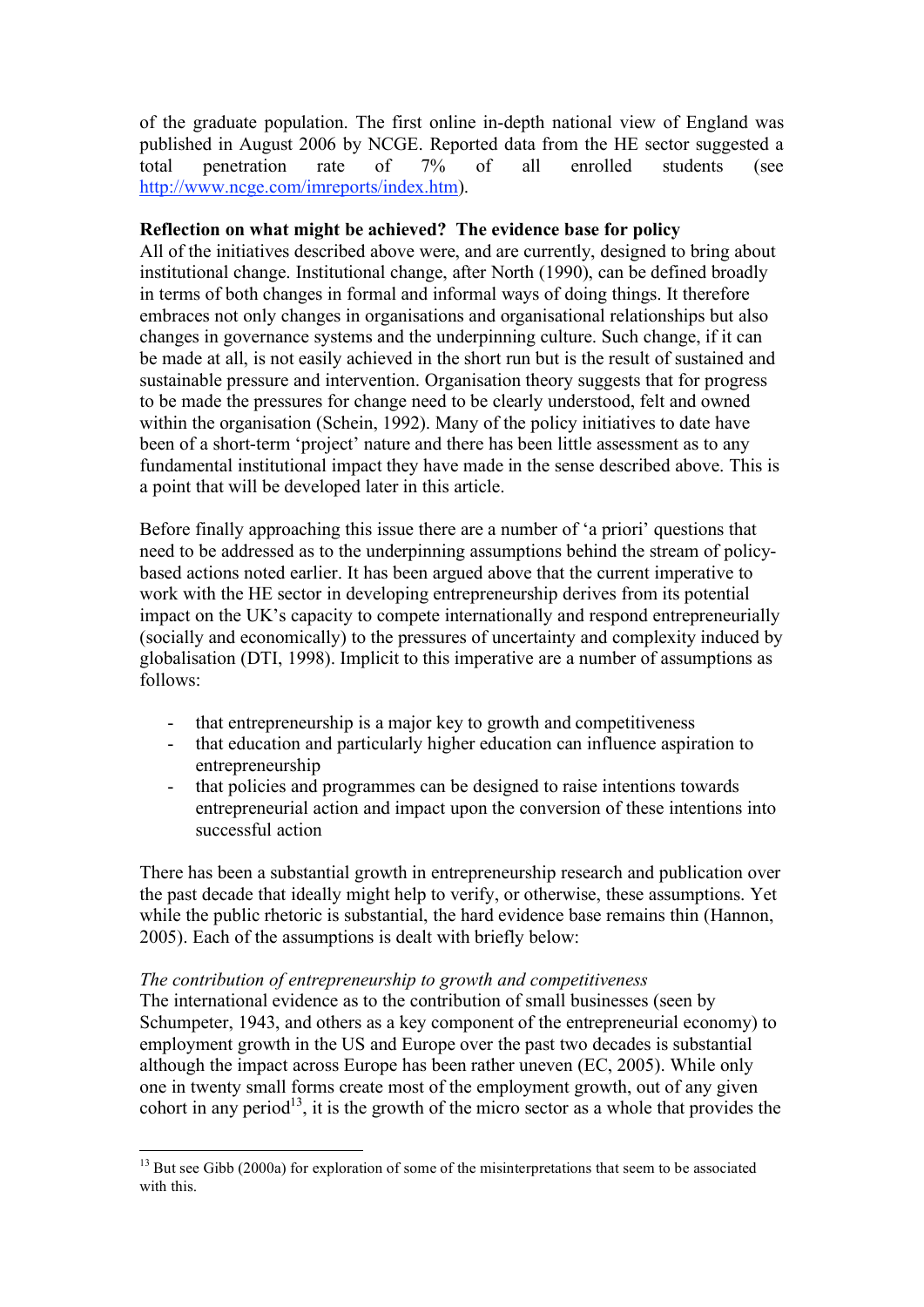seed bed for the growth firms and also the aggregate growth in employment (Wernekers et al., 2002; EC, 2005). Moreover, many of these new micro firms are in white collar professional business areas such as leisure, health, IT, business and engineering services and environment protection, jobs in which graduates dominate<sup>14</sup>. This reflects in part the late  $20<sup>th</sup>$  Century changes in the structure of the public and private sectors with many of service activities being outsourced (Ascari et al., 1995; Berggren, 1988; Grimshaw et al., 2000).

Evidence as to the contribution of entrepreneurship to GDP and productivity growth is harder to come by. The GEM report 2005 (London Business School, 2005) makes the bold statement that:

*'Several studies as well as the 2004 GEM Global reports show the existence of a systematic relationship between per capita GDP, its growth and entrepreneurial activity'.*

But it is difficult to demonstrate causality as opposed to correlation in the relationship.

There is a case that the 'new' industry/service structures created by the substantial downsizing and restructuring activity in the 1980s and 1990s means that the role of entrepreneurship has become paramount in managing restructured larger firms and their value chain interdependency on smaller organisations, along with new forms of inter-firm relationships in clusters (Ashkenas, 1990).

It might be reasonably concluded that entrepreneurship as manifested in small firm growth and employment can be demonstrated to be fundamental to the workings of new industrial and commercial configurations and indeed that the entrepreneurship concept is central to the organisational redesign of restructured large firms (Ghoshal and Gratton, 2002; Gibb, 2000b). It is also clear that entrepreneurship has an increasing role to play in ensuring that public, social and NGO type enterprises as well as the professional service sector provide a framework and climate in which enterprise can strive (Gibb, 2005). But it is difficult to conclude that it is altogether the primary key to growth and productivity although strong attempts have been made to argue this in the US context (Schramm, 2006)

### *The influence of education on aspirations to entrepreneurship*

The evidence concerning the contribution of education and in particular higher education as a whole to entrepreneurship is soft. There is some evidence to indicate an association between education and economic growth but the direction of causality is obscure. There is evidence from GEM reports (London Business School, 2004; 2005) that better educated persons are more likely to establish 'opportunity' as opposed to 'necessity' businesses, and that the former are more likely to grow. But it also shows that new business creation in higher income countries is not just the prerogative of the more highly educated classes. The proportion of graduates that aspire to own their own business is growing in the UK, although there is also evidence to indicate that the impact of university experience upon student aspirations towards self employment in the UK is currently negative (a much higher proportion of students in the first year aspire to entrepreneurship than in the final year - see the Barclays Banks survey data in the Student Debt study published by NCGE, 2006). However, evidence from

<sup>&</sup>lt;sup>14</sup> For details, see 'What do graduates do?' published by Graduate Prospects/AGCAS, and the GEM UK data for analyses of graduate career destinations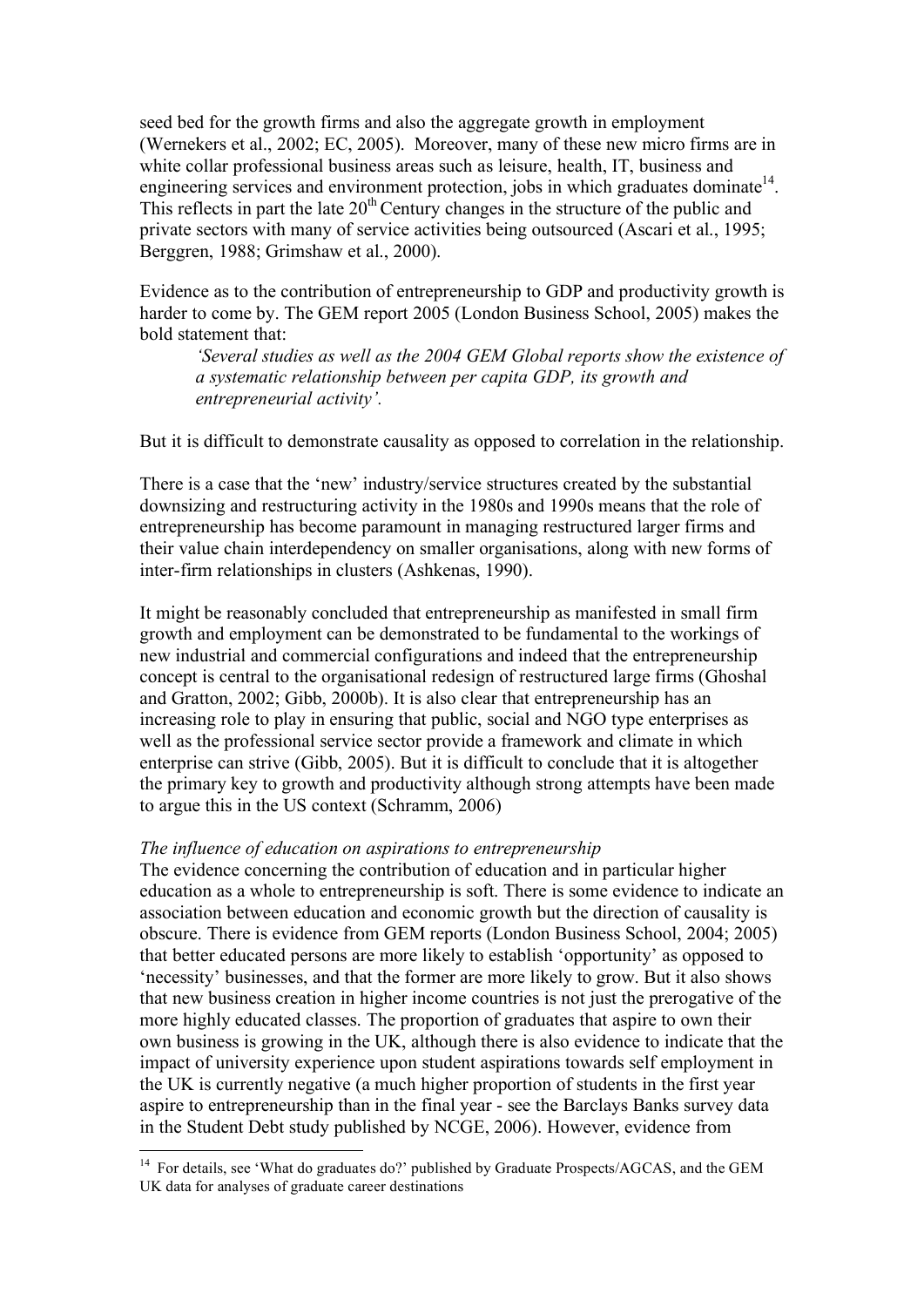school level education provision suggests that those exposed to enterprise are more likely to engage in entrepreneurial activity later in life (European Commission, 2005a)

#### *Evidence as to impact of policy interventions*

Entrepreneurship policies in the HE sector can broadly be divided into those that seek to build links between the HE sector and its stakeholders and those that are more focused upon the entrepreneurship education of students. In respect of the former there is evidence to suggest that the impact of HE technology transfer programmes on overall productivity in the US and indeed in Europe is somewhat less than might be inferred from the rhetoric (Hughes, 2003). It is technology use that is important. This lends strength to the argument that breaking down somewhat artificial barriers between applied and discovery research and encouragement of interdisciplinary research and partnerships with external stakeholders are more important in terms of their contribution than patents, licensing and spin-off activity. The evidence therefore supports the view that policy interventions can have an impact in the area of commercialisation of university ideas but indicates that the nature of this impact is somewhat different from that of the conventional wisdom and might be measured in a different way. It is the creation of informal personal networks between academics and entrepreneurs that seems to hold the key (Hughes, 2003).

In the area of entrepreneurship education there are a number of studies internationally that indicate that appropriate entrepreneurship programmes in the university context do impact upon the aspiration to self-employment and business creation (see for example Charney, 2006). The act of business creation itself is not, however, likely to follow immediately post graduation. The optimum time for such activity seems to lie between 26 and 34 years of age (SBS Household Survey, 2005)**.** Importantly, US research indicates also that business schools in general are not particularly good incubators of entrepreneurial aspiration (Schramm 2006). From the above, it is clear that higher and growing levels of aspiration may enhance intention but do not always led to action suggesting that there are fundamental barriers to entrepreneurship for some, i.e. personal levels of self-efficacy and the lack of experience of what it feels like to act out entrepreneurial aspirations and intentions**.**

Overall therefore while there is somewhat tentative evidence to support fundamental policy assumptions the evidence base needs to be considerably strengthened. There is a need to consider more closely the impact of graduate management of SMEs on growth and to review the relevance of graduate entrepreneurship education to the demands of corporate business for managers of future flexible, decentralised, globally networked, value chain oriented and socially responsible business. With regard to the influence of entrepreneurship education on aspirations and action in respect of business and other organisation creation and development, more longitudinal studies are needed as well as cross sectional studies of adult graduate careers. Finally, and in line with the argument about institutional change at the beginning of this section of the article there is a need develop a framework for the monitoring of fundamental institutional change as it relates to policy goals so that progress can be monitored over time. The remainder of this paper seeks to address this issue, in particular drawing from US experience.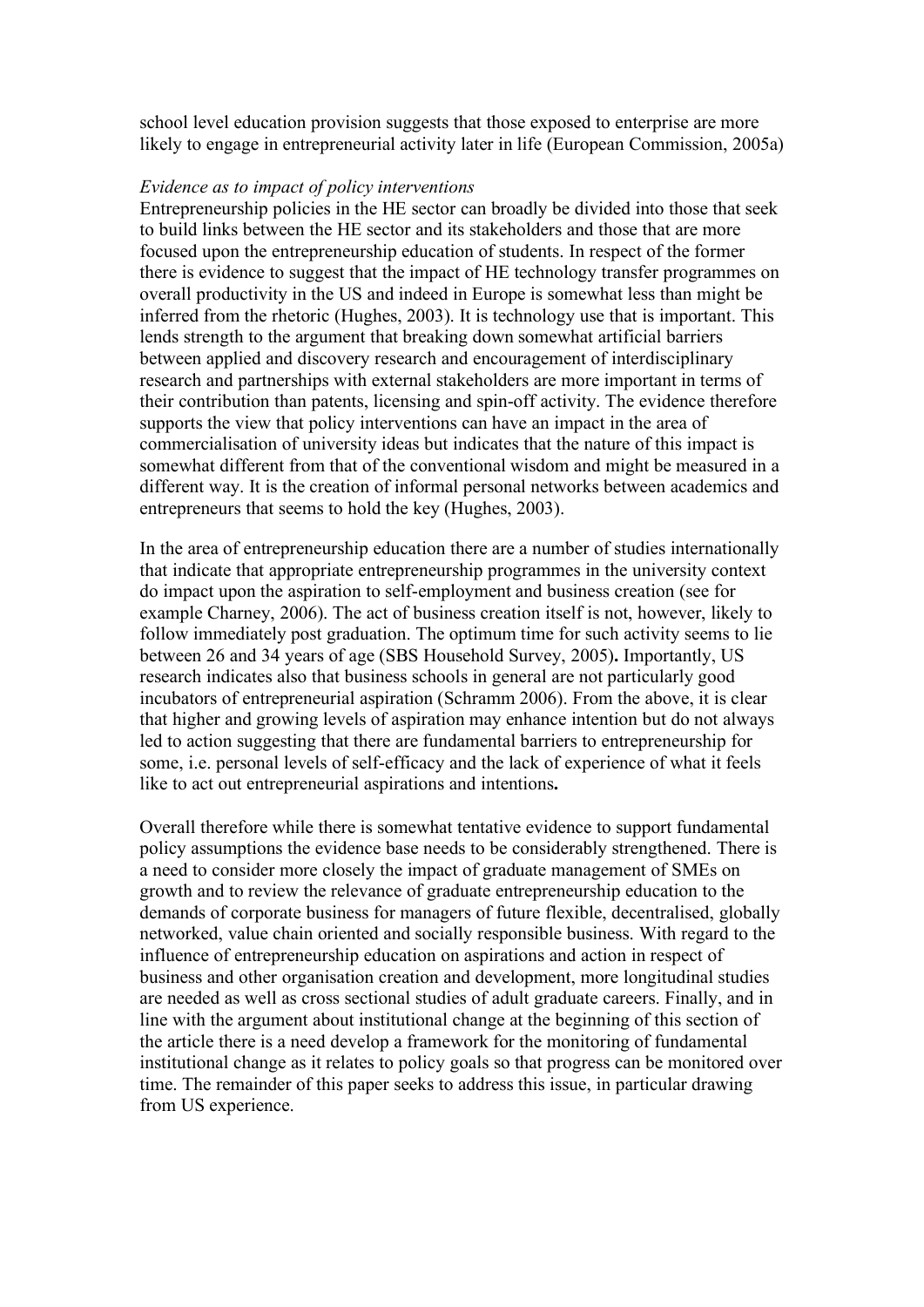# **What can be learned from International Experience**

This section of the paper reviews the value of international, and in particular US experience, in addressing the key questions arising from the preceding analysis of the UK scene. Data has been drawn from research and publications<sup>15</sup>, from conference proceedings and workshops (UNISO, 2002–4), and from a series of focus group interviews with carefully selected US academic staff and representatives of the Kauffman and Hughes/Coleman Foundations which are major sources of support for entrepreneurship education in the US (see note).

The key issues are addressed below under a series of headings as follows:

# *The Entrepreneurial University*

- Is it possible to benchmark a 'best practice' model of an entrepreneurial university and extract the key components of such a model?
- How might such a model be developed?

# *The Entrepreneurship Concept*

- What can be learned as to the most appropriate concept to be taught?
- How is it best introduced?

# *Change Agents*

- Where might they be found?
- What can be learned from the role that US Foundations play in developing entrepreneurship in HE?

# *The Entrepreneurial University*

## *A Best Practice Model?*

Much has been written over the past decade about the concept of the entrepreneurial university (UNISO, 2002-4; Burton Clark, 1998; 2004). While it is not possible to extract an agreed comprehensive model as to what constitutes such an entity there are some guidelines but also some clear differences of perspective.

Drawing from the US and European literature and experience (Burton Clark, 2004) it can be argued that Universities are entrepreneurial when they are unafraid to maximise the potential for commercialisation of their ideas and create value in society and do not see this as a significant threat to academic values. Behind this lies recognition of the need for a diversified funding base involving raising a high percentage of their income from non-public sources (Burton Clark, 2004).

US state universities are raising as much as 70%-80% externally and many universities in the US are private. This does not mean that the latter do not raise public monies: both state and private universities bid for earmarked public funds. Engagement with the stakeholder community is actively pursued. This may take a variety of forms including: consultancy; training; research and development; technology transfer; related engagement with and/or ownership of science parks and incubators and pursuit of staff and student project work. It also means that there is an accepted responsibility for local development. This is considerably reinforced by the fact that in the US the public universities get their base funding from state, rather than federal, government. This makes them more sensitive and responsive to local need.

<sup>&</sup>lt;sup>15</sup> see references/bibliography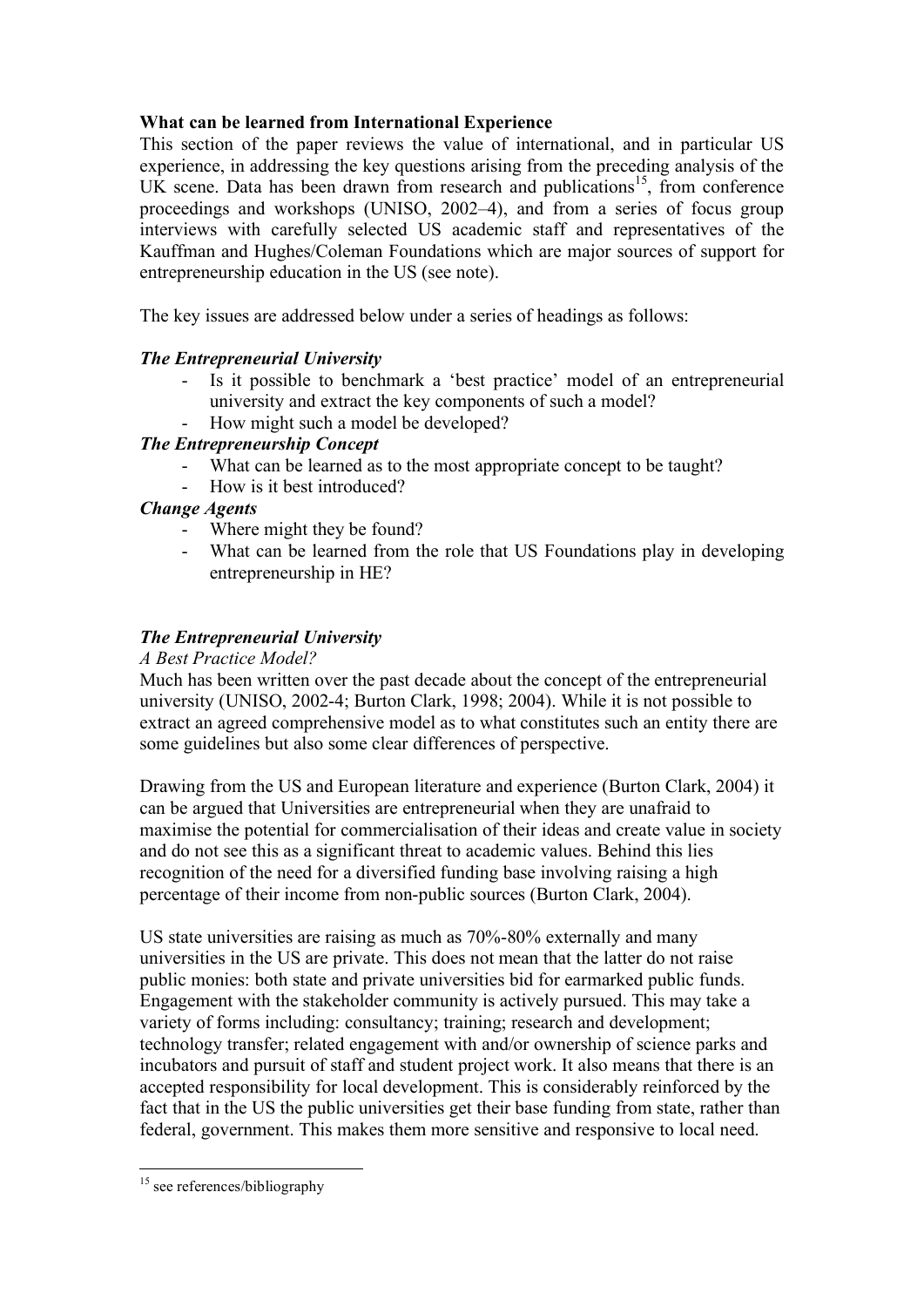Private universities have strong financial pressure, derived form their sponsors and the market, to respond to local stakeholders.

It has been argued that, in terms of organisation, entrepreneurial universities are managed in such a way that they become capable of responding flexibly, strategically and yet coherently to opportunities in the environment. Burton Clark describes this as having a 'strong steering core with acceptance of a model of self made autonomy' (as opposed to it being bought by the public purse) across the academic departments. In his view within these departments there should be 'entrepreneurial champions'. The need to embed key aspects of entrepreneurship education right across the curriculum will be accepted and there will be departmental ownership of that curriculum: its delivery will rest with departmental staff. There will be a determined pursuit of interdisciplinary research and development not only demonstrated by the existence of numerous focused centres but also in the delivery of undergraduate and graduate programmes.

In theory, by commitment to the above, entrepreneurship becomes part of the university's core strategy. The ultimate outcome is the creation of an 'enterprise culture' defined particularly as one open to change and to the search for, and exploitation of, opportunities for innovation and development.

#### *How might it be achieved?*

The evidence from international experience indicates that there are a number of key guidelines that might be built into a model. The rather normative 'model' propounded below can be regarded as a speculative drawn from inference of mainly, but not exclusively, US experience.

It is evident from the work of Burton Clark and others that successful progress requires incremental change over a considerable period of time. There is likely to be much resistance from within 'traditional' departments. Change might be facilitated by the appointment of entrepreneurial academic leaders a strategy pursued by the University of Illinois in the US (see below). Such leadership is emphasised over and over again in the various studies (Clark, 1998; 2004; Sanyal, 1995). It is argued that the process of transition will be smoothed by the attraction of entrepreneurial staff and those who share the vision of a wider role for the university in society. Champions will need to be identified and provided with support. The experience of the University of Illinois, in undertaking a university wide audit to identify potential change agents and champions provides an interesting example of this (Mendes et al., 2006).

In this model, recognition of the need to actively seek external funding not by pursuit of philanthropy but by building credibility with key stakeholders in the environment underpins a process of active engagement. It is, for example, significant that, in the US, there are a large number of chairs in entrepreneurship funded by local entrepreneurs (not corporates). In the UK there are very few known to the authors, with others possibly emerging. By such engagement it can be argued that the university becomes more of a learning organisation. Much emphasis is placed upon this in the European rhetoric on entrepreneurship education<sup>16</sup> largely in the context of HE organisations improving their capacity to prepare their graduates for processes of

<sup>&</sup>lt;sup>16</sup> See the series of papers on Entrepreneurship in Europe in 'Higher Education in Europe (2004) Vol. XXIX no. 2 Carfax Publishing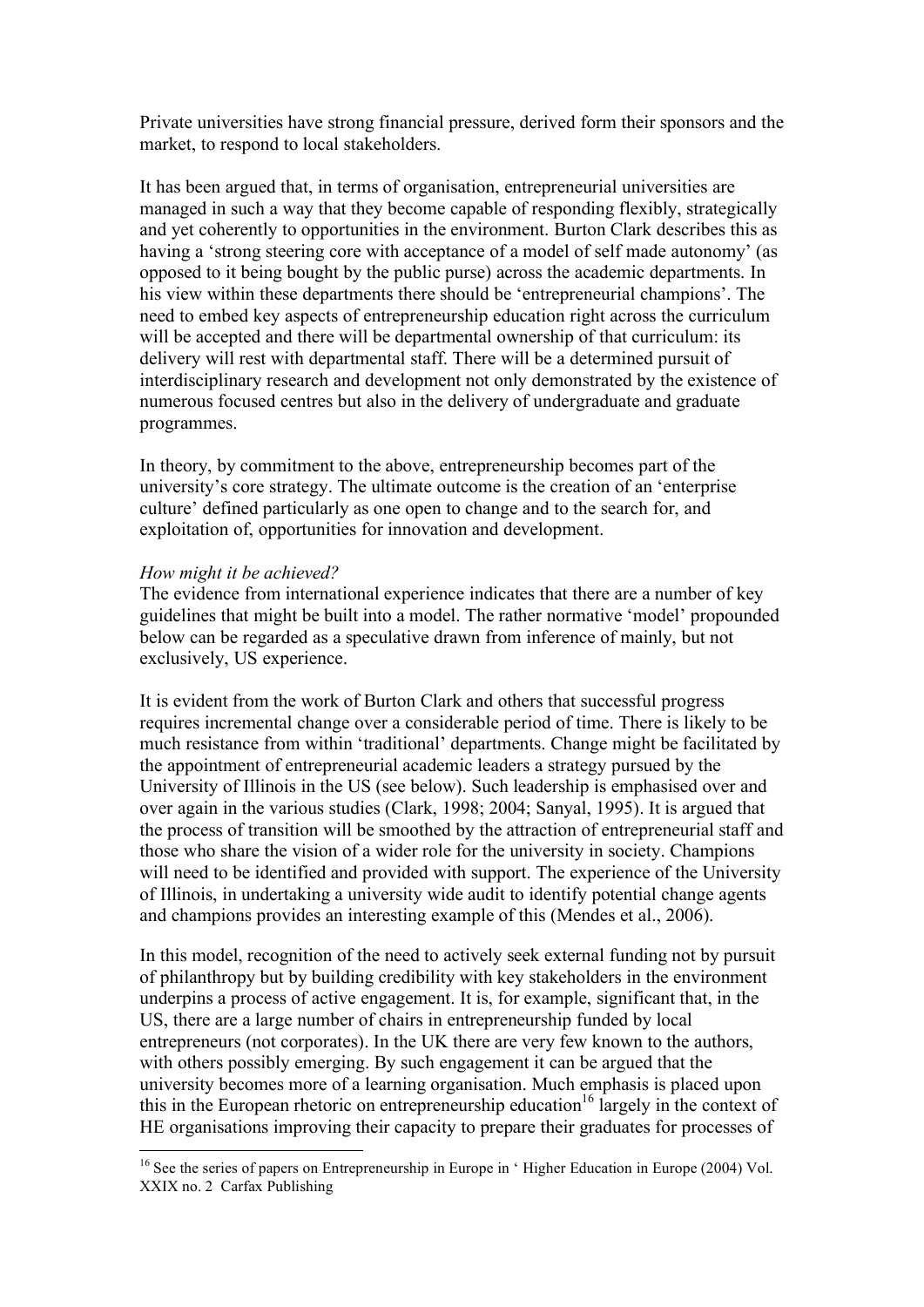life-long learning. The learning organisation concept applied to the university implies that it must be open to learn from all stakeholders at all levels. It must be a porous organisation with a strong emphasis upon learning via the acquisition of tacit as well as explicit knowledge (Polanyi, 1966).

Where universities are locally, rather than centrally, funded it can be argued that there will be greater pressure for relevance and integration of knowledge in pursuit of this goal. There are numerous examples in the US of programmes that bring together teams of academics from different disciplines to focus upon societal problems and opportunities<sup>17</sup>. Thus in the entrepreneurial model of a university there will be active pursuit of inter-disciplinarity and a search for its relevance in the environment exemplified perhaps by a wealth of multi-disciplinary centres and programmes. The importance of interdisciplinary work in creating entrepreneurial opportunity has been recognised at a high level in the US (National Academy of Science, 2005). This links closely with the notion of moving towards a more holistic concept of entrepreneurship (discussed elsewhere in Gibb, 2002). In practice this means moving the entrepreneurial paradigm away from a narrow business focus more towards what has been labelled intellectual entrepreneurship (Cherwitz, 2005) and beyond (see below) with the aim of enhancing acceptability across the university.

The work noted above, begins to clothe the vision of a university organised on entrepreneurial lines. Such a model might be one where traditional individual freedoms are preserved but there is strong central steer to encouragement of diversity and initiative by the means described above. This in turn would imply widening the gateways to prestige. Competition between universities and within universities is dominated by the search for prestige. An entrepreneurial university might seek to achieve this by widening its perspective of 'who counts' in the prestige stakes. It might seek, by processes of engagement with a wide range of stakeholders, to boost its image in society. This in itself demands that it would be more likely to adjust its own internal 'prestige' systems to reward success and acclaim in a wider range of constituencies beyond the conventions of publication and internal teaching.

## *The Entrepreneurial Concept*

#### *What should be taught?*

International experience indicates some major differences in approach. Such differences reflect the source of the impetus for entrepreneurship education. The more common route in Europe and the US has been via the business school. The business school model as largely practiced in the US and Europe has been critically reviewed elsewhere (Gibb, 2002; 2006). This emphasises in particular new venture creation, business growth, business planning and traditional functional areas of management. It can be regarded as weak in developing pedagogies and practices that stimulate entrepreneurial attributes and values, provide real insights into the entrepreneurial life-world, allow for practice of entrepreneurial behaviours, develop emotional intelligence and promote the value of acquiring of tacit (experiential) knowledge under pressure (Gibb, 2006).

 $17$  For examples of these see the proceedings of the US Small Business and Entrepreneurship (USASBE) Conference January 2006 Tuscon Arizona (www.usasbe.org)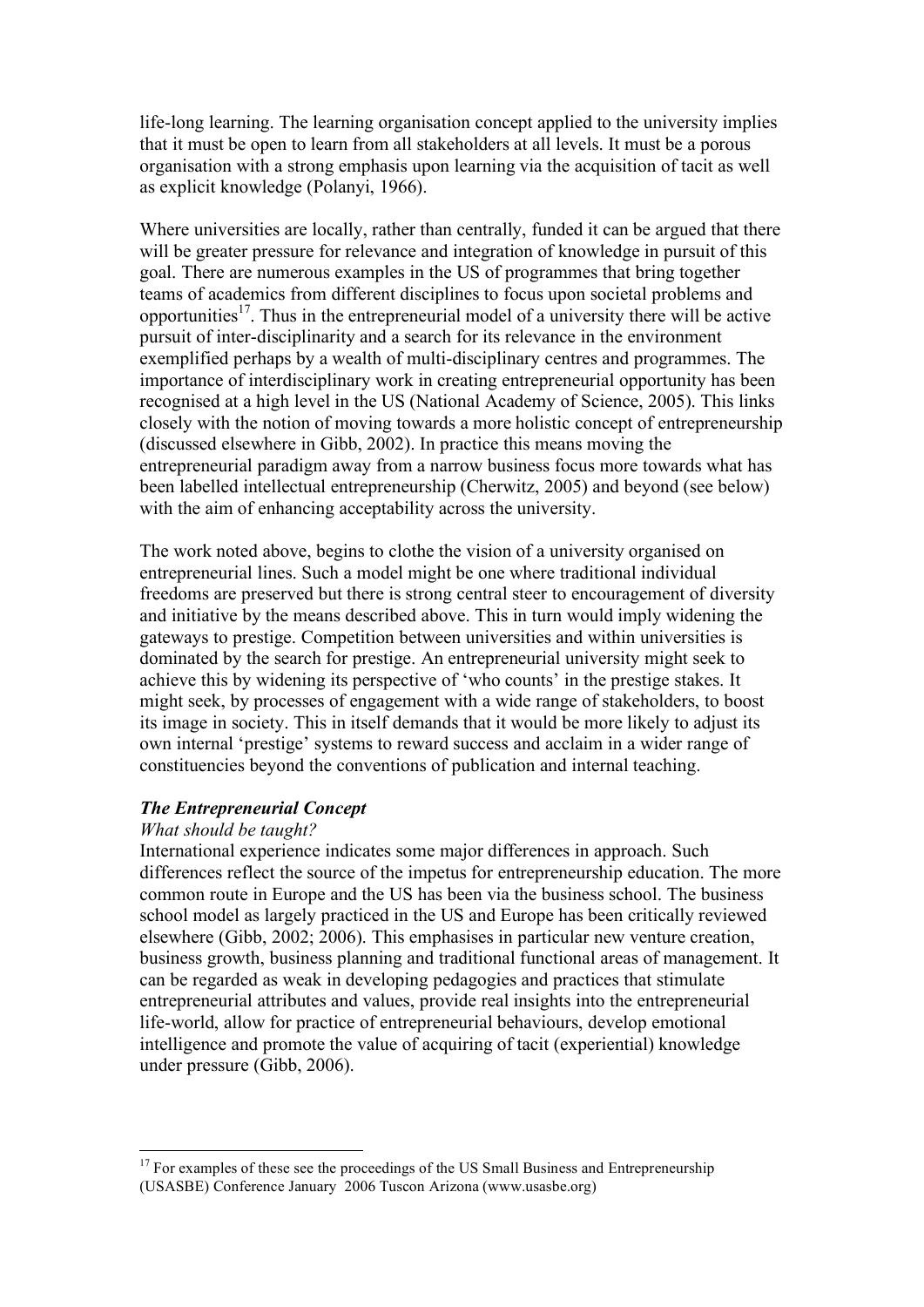There is a noticeable movement in the US to relocate entrepreneurship programme delivery away from the business schools and into the office of the Provost or Principal. There is also a move to develop university entrepreneurship approaches that are more independent of the business paradigm. Lead members of the National Consortium for Life Sciences Entrepreneurship in the US<sup>18</sup> are, for example, located in systems engineering, chemical engineering, pharmacy, biotechnology, medical/health sciences and centres for drug development. Here the entrepreneurial emphasis is upon identifying development opportunities and innovations, particularly by bringing different disciplines together to resolve societal problems. Opportunity recognition and grasping, which is commonly argued to be at the heart of entrepreneurship, is built on the back of this approach.

The process of refining the entrepreneurship concept has been driven one step further by the development of the notion of Intellectual Entrepreneurship, noted above, and the pioneering work of Richard Cherwitz, Professor of Communication and Rhetoric at the University of Texas at Austin in this field (Cherwitz, 2002). He argues that:

'*Creating material wealth is only one expression of entrepreneurship. Entrepreneurship isn't a business. It is an attitude to engaging the world – a process of cultural innovation'*

The emphasis in this concept, which seems to have growing influence in the USA (visit website http://webspace.utexas.edu/cherwitz), is upon: forming partnerships with the community to solve problems and identify opportunities; cross disciplinary interaction in recognition that 'a university's collective wisdom is its most precious asset'; and academics as change agents embodying notions of breaking down barriers between research and development focused upon making contributions to the community as opposed purely to the discipline*.*

The Texas programme incorporates 16 cross disciplinary credit bearing elective courses and internships covering issues such as writing, pedagogy, consulting, ethics, entrepreneurship, communication and technology, community based programmes and faculty future development. It is argued that four values are at its heart, those of: vision and discovery; ownership and accountability; integrative thinking and action; and collaboration and teamwork. The concept of the Texas programme which seems to be increasingly endorsed by other schools is also underpinned by a 2005 report of the US National Academy for Science on interdisciplinary research referred to above (National Academy of Science, 2005). This places emphasis upon cross cutting reorganisation of departments, changes in rewards structures and the weakening of narrow disciplinary based forms of assessment.

While there are thus major differences in the concept being adopted, there is a common belief that the essence of entrepreneurship lies in creating and exploiting opportunities and pursuing innovation in practice. It is, however, the opportunityseeking core of entrepreneurship, not the business plan concept that is being pursued in the 'new' initiatives described above. These are, importantly, not business school or externally provided 'add-ons' to the curriculum, but place the ownership of the entrepreneurial paradigm across the university and become instruments for change in organisation and culture.

<sup>&</sup>lt;sup>18</sup> Contact Professor Michael Fountain, University of Southern Florida (fountain@coba.usf.edu)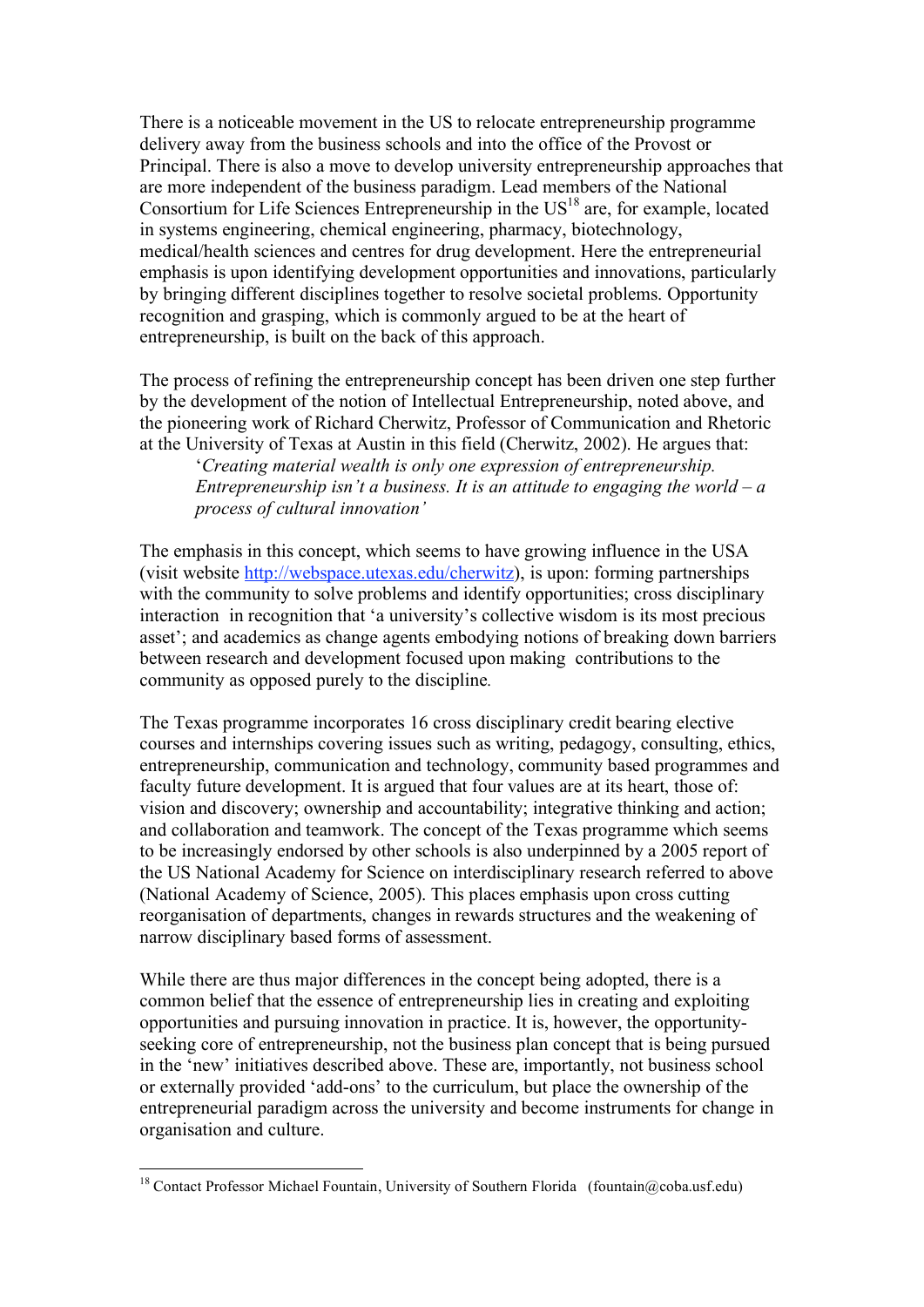### *How is this concept best introduced*?

International experience<sup>19</sup> indicates that there are two critical steps. The first follows from the discussion above, namely that there needs to be clarity about the concept, although this can emerge over time via a process of engagement. This seems central to the issue of embedding entrepreneurship across the university. The pure business model and business school-led initiative may be more difficult to gain wide acceptability and create the necessary ownership of change across academe (Schramm, op. cit.). It also raises problems of creating an 'add-on' type activity referred to above. An approach that emphasises 'opportunity identification' for contributing to society, involving interdisciplinary and community engagement has a wider intellectual appeal particularly when combined with notions of developing the personal capacities of students – adding skills on top of disciplinary credentials and vision as to the future life and career possibilities for themselves (Cherwitz, op. cit.).

The second step is that of identification of champions across the university who will develop and buy into this model. The university–wide audit approach (as in the University of Illinois process) is an attractive concept. A more precise curriculum and a schema for its embedding and delivery may emerge from this process. While, in the UK an NCGE entrepreneurship template for entrepreneurship education has been devised, it is clear from international experience that the process of 'buy-in' may involve modification.

Finally there remains the issue of staff development for delivery. The Intellectual Entrepreneurship programme in Texas has a built-in faculty development component. Arguably, this development process would need to be supported by an appropriate reward system. It was not possible to identify from the research undertaken for this paper the key components of an appropriate teachers programme. One approach taken by the US foundations is to offer financial incentives to staff across the university to develop programmes and materials within the context of their own department's curriculum<sup>20</sup>. There are some examples of emerging approaches in the UK (for example, see the approach of the Enterprise Centre at the University of Newcastle).

### *Change agents– a US perspective*

There is no space in this paper to deal thoroughly with the issue of who might lead the pressure for the kind of sustained change over considerable time that, it has been argued earlier, has been missing from UK publicly funded initiatives. It is clear from the above argument that funding almost of a sustained generational nature is a key element This section will therefore focus upon what might be learned from the philosophies and approaches of two key entrepreneurship foundations in the US, the Ewing Marion Kauffman Foundation and the Coleman Foundation. They share a number of characteristics. Perhaps most importantly they are not beholden to voters, shareholders or bureaucrats, nor indeed to market competition. They are therefore free to:

- take risks and innovate, treating failure as a learning experience
- stay with projects and concepts over a considerable time

<sup>&</sup>lt;sup>19</sup> drawing from the results of the Various UNISO conferences (see references) and the work of Clark (1998 and 2004) in particular

 $\frac{20}{20}$  The Kaufmman Campus Initiative – www.kauffman.org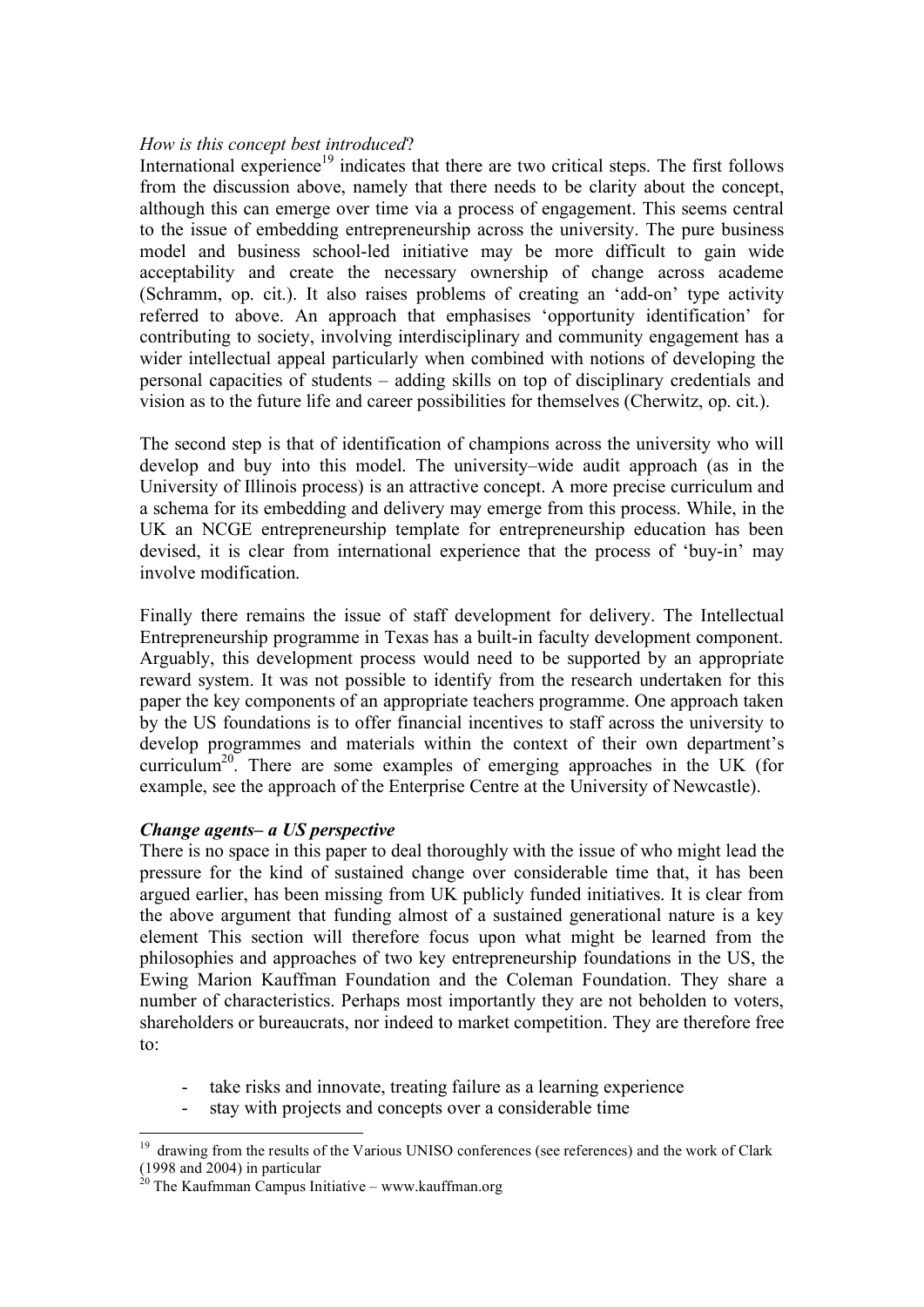- build from ideas, through a development and testing process to dissemination over time
- leverage their resources in a variety of innovative ways
- be proactive in social experimentation
- bring together stakeholders in processes of dialogue and exchange in an impartial manner
- engage in continuous dialogue with all key stakeholders

The Kauffman and Coleman<sup>21</sup> Foundations play a lead role in entrepreneurship education in the US although the former has much greater resource at its disposal. In 2004 the Kauffman Foundation had net assets of \$1.8bn, income of \$305mn and made grants of \$57mn. The Coleman Foundation on the other hand had assets of \$155mn, income of \$11.2mn and made grants of \$7mn. Both foundations were established by entrepreneurs and reflect their philosophies. Their missions are not focused upon business development per se but on the role that education and entrepreneurship can play in sustainable community development through the efforts of independent individuals (see below). Interestingly they both have a strong local area commitment although they engage in national activity. The emphasis in their sponsorship of HE is now substantially upon encouragement of entrepreneurship across the campus. Kauffman in particular is shifting away from support of business school-led initiatives to wider university based programmes. The Kauffman Campus Initiative instituted a major national competitive bidding process for campus wide programme development in entrepreneurship and is moving into a second stage.

Key foundation activities include:

- the commissioning of 'leading edge` papers (on issues ranging from the health of the entrepreneurship sector to the role of angel investors)
- sponsoring of research designed to lead to development opportunity
- sponsoring of workshops and conferences supporting the work of national associations
- web based information updates on the sector  $-$  the Kauffman 'National Dialogue on Entrepreneurship'
- sponsorship of chairs and centres in universities
- sponsorship of innovative programme development
- sponsoring of initiatives to develop teaching staff, develop materials and cross campus programmes
- support for creation of networks and encouragement of entrepreneur engagement with HE
- support for initiatives designed to enhance the commercialisation of technology and innovation.
- provision of doctoral fellowships

Both foundations also support programmes in the vocational, secondary and primary education sector although this is a small part of activity.

The discussions with US academics indicate that the activities of the foundations have a major influence upon the direction of entrepreneurship research and development in

 $^{21}$  www.colemanfoundation.org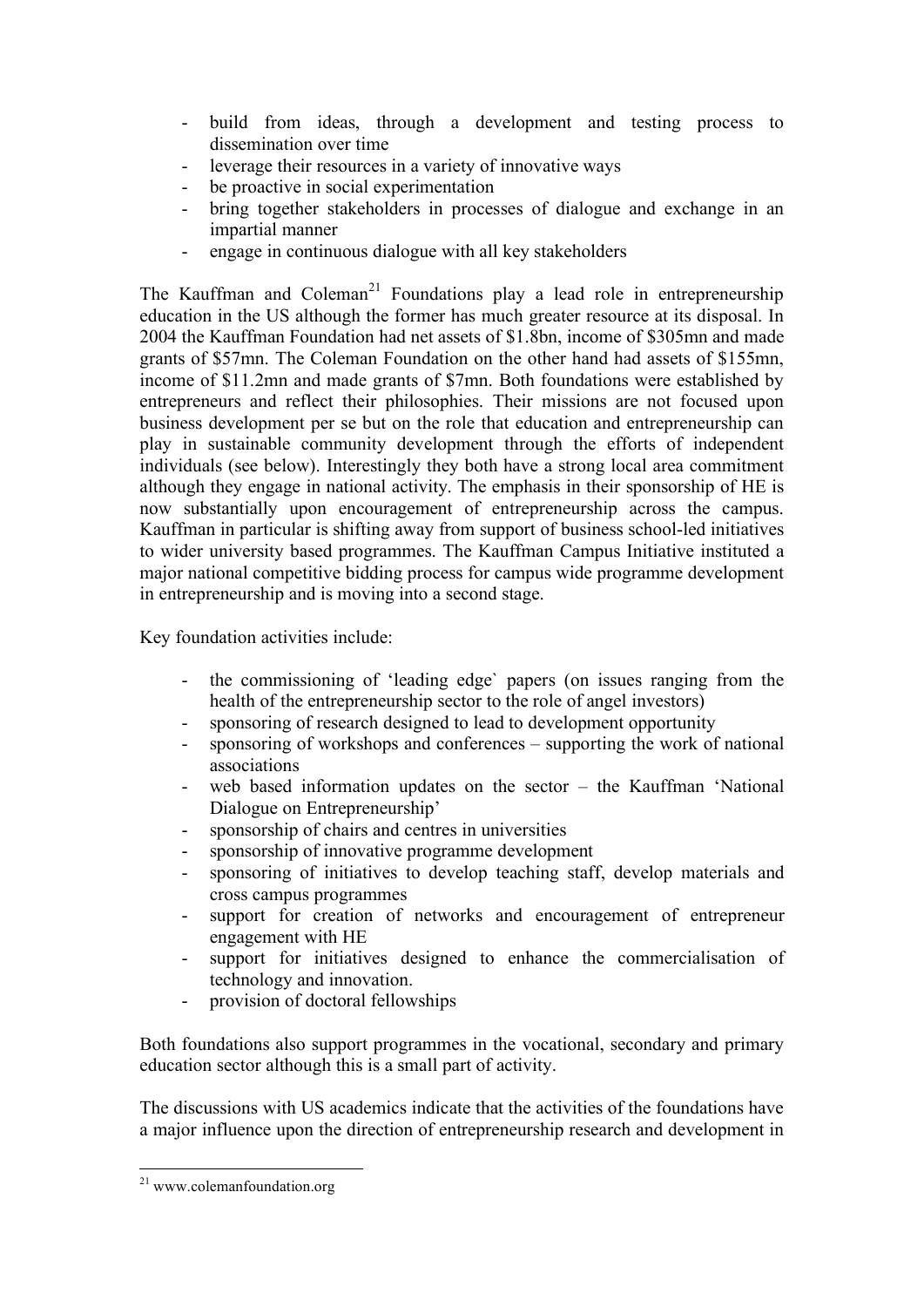universities. It is the view of one of the authors of this paper that it is a problem that much of the US effort in the past has been directed by academics based in business schools. This has led to a strong agenda to legitimise the research and teaching of entrepreneurship within the business school context of seeking academic recognition for a new discipline in turn reflected in career objectives of recipients of grants (Gibb 2006). While this may be a worthwhile objective it may well have been achieved at the expense of legitimising entrepreneurship in the wider university context and indeed legitimising it with a wider range of external stakeholders most importantly the entrepreneur community. The Kauffman Foundation, however, increasingly emphasises processes of engagement in particular with entrepreneurs and invests in programmes aimed at supporting their business development.

Both Foundations endorse a wider concept of entrepreneurship, transcending the pure business focus. Carl Schramm ,the president of the Kauffman Foundation, argues that: ' …..*to succeed in entrepreneurial capitalism, everyone must learn to be entrepreneurial in any setting'22 .*

The Coleman Foundation states on its website

'*More and more it is clear that entrepreneurship is a style and general method of operating and not just a set of business skills'*

This matches closely the quote from Professor Cherwitz given earlier.

#### **Summary and Conclusion**

#### **A Vision for the Future- the Case for Action**

The case for further action over time, to build upon current government initiatives in the UK, rests upon four key components. The first is that of the relative importance of entrepreneurship, in its wider sense as discussed above, to future UK economic and social prosperity. The second is that of the HE future role in contributing to such prosperity by entrepreneurial endeavour. The third is that of the kind of changes that might need to be made building upon existing initiatives. The fourth relates to the kind of sustained funding that might be needed to bring this about.

#### *The central importance of entrepreneurship*

There is now wide acceptance of the centrality of entrepreneurship to shaping the future competitive position of western economies<sup>23</sup>. The European Union embraces this, as does the UK government. The evidence base for this policy orientation has been briefly reviewed and, despite the plethora of academic work, there is a paucity of hard data. What hard data does exist lends some support to a view that entrepreneurship in its business context is closely associated with economic growth and, via small business, with employment generation. The globalisation scenario painted at the beginning of this paper, based upon widely accepted analysis, provides a broader picture. This portrays a future society where personal, business, community and social entrepreneurial behaviour and organisations will be at a premium. This

 $22$  Annex 1

<sup>&</sup>lt;sup>23</sup> In the USA this seems never to have been in doubt. Recent celebrations of the life of Benjamin Franklin emphasise as much his role as an entrepreneur and his embodiment of the entrepreneurial spirit as his achievements as a statesman.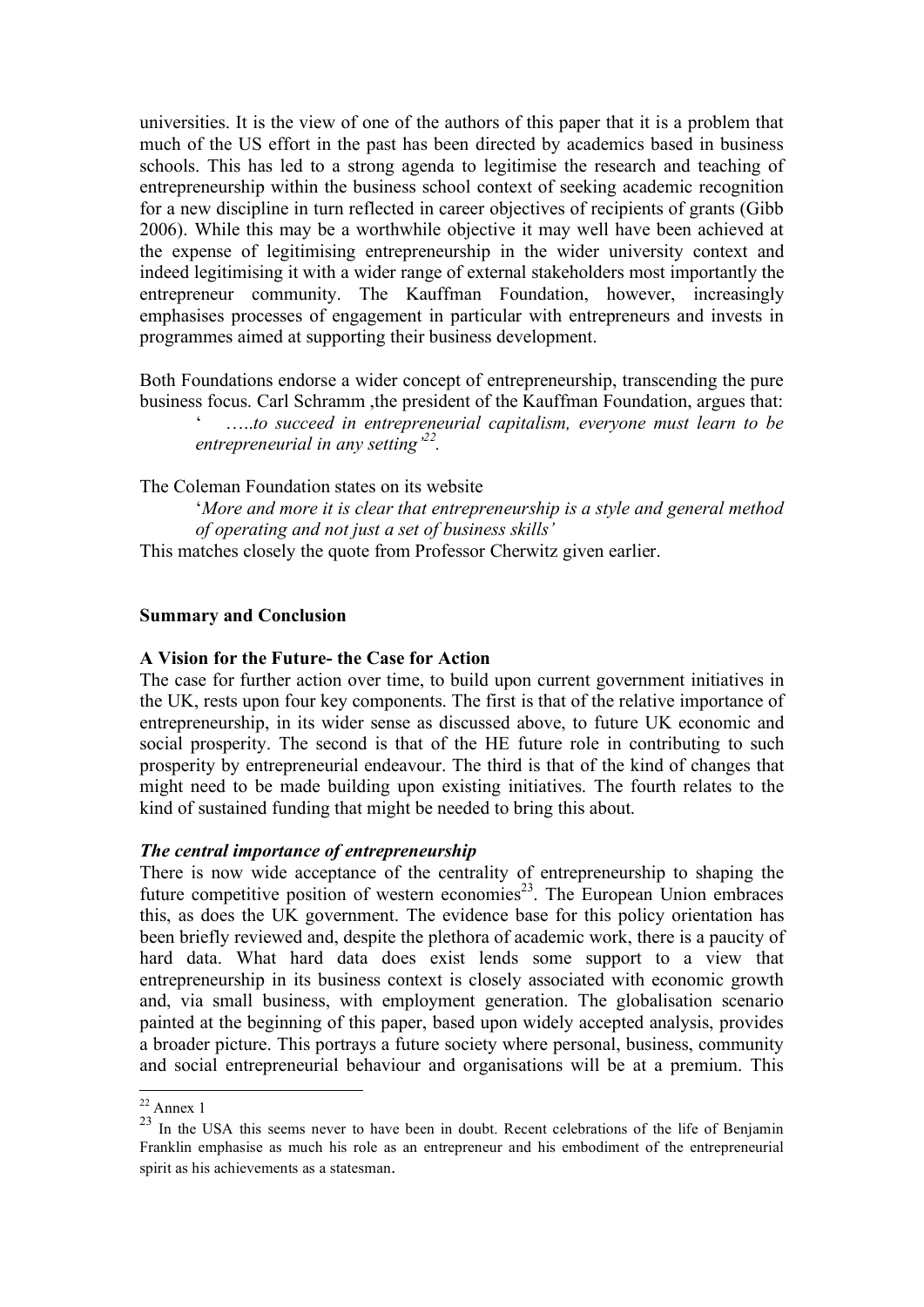seems to be a view increasingly adopted in the US, and in particular by leading foundations. The concepts of 'Intellectual Entrepreneurship' and of the 'citizen scholar' present a visionary challenge to the HE sector.

### *HE and the wider entrepreneurial concept*

This wider view of entrepreneurship has major implications for the way in which education in general and higher education in particular prepare individuals for a 'life world' of greater uncertainty, complexity and opportunity. Some of the key issues in this respect have been described above. Drawing down from this analysis the visionary challenges to the sector include those of: 'creating' its own autonomy in acceptance of the notion that less and less of its funding will be by the state; acceptance of the 'idea' of a university embracing relevance and integration of knowledge and sharing with, and learning from, the wider community; internal reorganisation to provide a stronger steer to entrepreneurial endeavour while building on the natural autonomy of individual academics.

Externally there would need to be: wider engagement with the stakeholder community as apart of an organisational learning strategy; and recognition that the creation of science parks, incubators, technology transfer offices, patent protection arrangements are not as important as opening up and integrating into the university activity-based relationships with the relevant stakeholders in both a formal and informal institutional manner. This in turn would mean: encouragement of a wider range of interdisciplinary activity and degrees and creation of related centres; wider recognition of responsibility for the personal development of students and staff, particularly those capacities identified in this report related to future social, career and lifelong learning experiences; the recruitment of entrepreneurial staff and entrepreneurial leaders as change agents including the opening up of academic `posts to a wider constituency via adjunct and visiting appointments; the building of rewards systems well beyond the current research, publication and teaching criteria; and overall, ensuring that the concept of entrepreneurship education is embedded in the faculties, owned by key staff and integrated into the curriculum.

### *Working towards future change – building upon the present*

It would be wrong to infer, with regard to the visionary wish list above, that the UK HE sector is wholly deficient. The review of UK experience in this article demonstrates a wealth of experience, much of it stimulated by the present government. The analysis indicates that, benchmarked against the scenario above, a number of priority action areas arise to build upon this experience. These relate not just to the HE sector itself but to its many stakeholders, in particular, government, regional authorities, leaders and senior staff of universities and students as well as entrepreneur, business and professional organisations.

Of major importance is setting up a process by which clear agreement on the concept of entrepreneurship is reached and its relevance to the 'idea' of the future university explored. In this respect there is arguably a need to create wider awareness of the range of 'sound practice' models pursued internationally and in particular those relating to the role of inter-disciplinarity in the promotion of entrepreneurship. More fundamental is further development of the organisational concept and practice of the entrepreneurial university embodying acceptance of its role in regional development,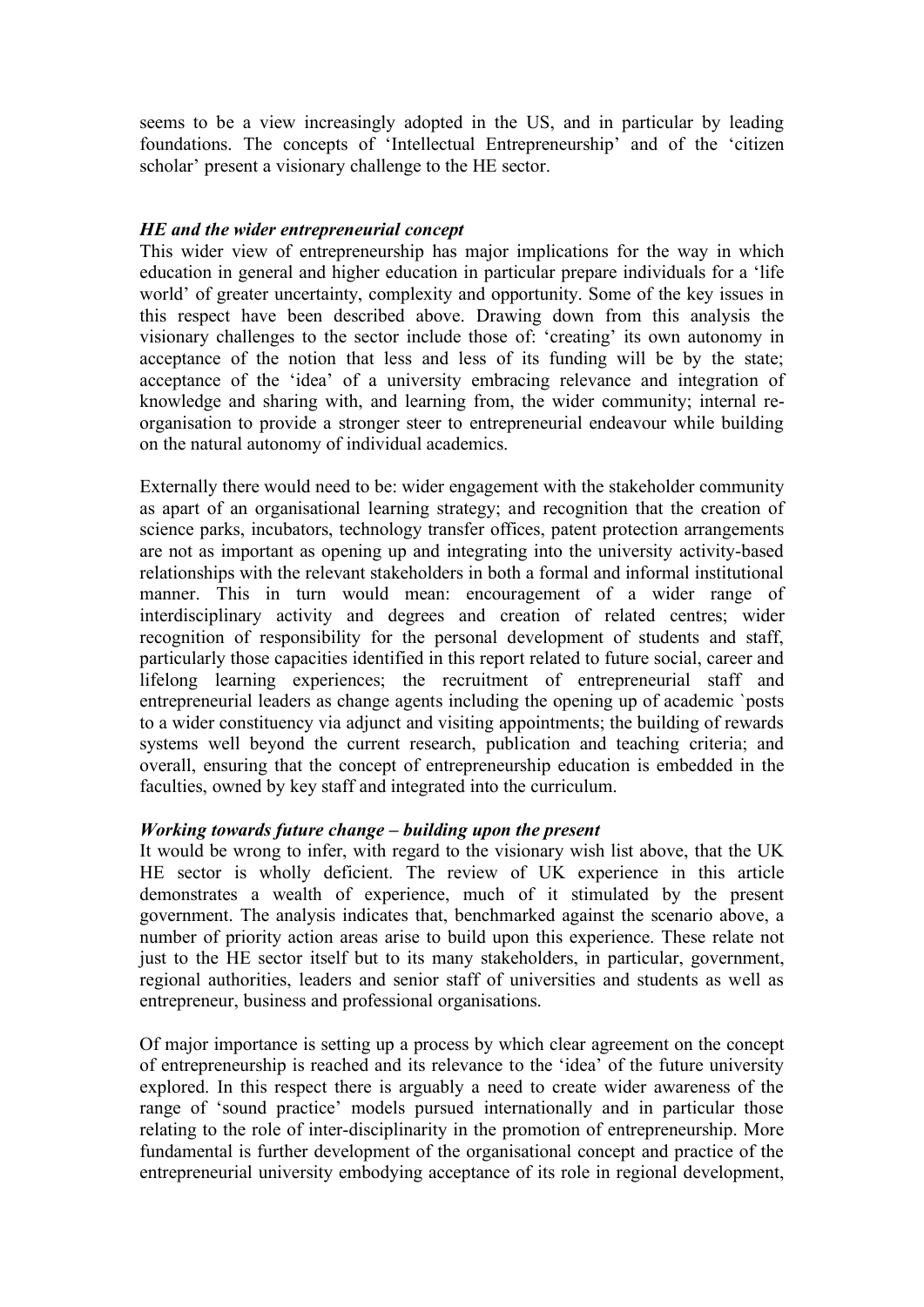responsibility for the development of the personal entrepreneurial capacities of students, changes in rewards systems, associated staff development and its responsibilities as a learning organisation. In the field of technology transfer there is a need to explore from science park, technology transfer and incubator experience the notion of wider external relationship network building.

Each of these areas for action has major implications for HE stakeholders. For example, as long as the processes of Research Assessment Exercises reinforce narrow academic disciplinary performance by the publication route then much of the above vision will be extremely difficult to realise. Prestige as dictated by this exercise may well constrain the organisation and individual motivation to seek wider stakeholder credibility and may stand in the way of inter-disciplinarity.

## **The need for sustained funding**

The weight of funding is also a major barrier. Third Way funding in England is a fraction of the total public disbursement into higher education for teaching – approx £3.5-4bn in 2005/06 (http://www.hefce.ac.uk/pubs/hefce/2006/06\_47/#exec)**.** The funding for Higher Education Innovation Funds in 2006/07 was £240m over a twoyear period. Finding mechanisms to encourage universities to leverage funds seems highly relevant. Equally Government funding policies significantly influence institutional behaviour.

There are also lessons, in terms of 'ways of doing things', to learn from some of the US experience over time, for example, placing funds for innovation and development in the field of entrepreneurship too narrowly into business school academic pockets. It is now recognised that the disbursement off funds for curricula development to nonbusiness departments has wider and potentially more sustainable benefits.

Finally, in terms of stakeholder engagement there is the somewhat neglected issue of the role of the entrepreneur. Awarding status to the entrepreneurs within the university and developing their capacity to contribute to teaching and to the harvesting of ideas is arguably a major issue yet to be fully confronted in the UK.

# **What can be done?**

The authors end this paper with a few selected suggested actions that can be implemented in partially addressing a number of the issues raised above:

- 1. Steps are taken to bring together leading stakeholders in a search for clearer and wider agreement as to the most appropriate concept of entrepreneurship education to be delivered in Higher Education. The Template set out briefly in Annex 2 to this paper provides a starting point.
- 2.
- 3. The English RDAs, in partnership with each region's network of HEIs and supported by national bodies such as NCGE, Enterprise Insight, collectively develop long-term entrepreneurship action plans integrated within the regional economic strategies focused on achieving agreed desirable entrepreneurship outcomes.
- 4. Greater emphasis is placed on monitoring and understanding the current and developing nature of entrepreneurship education provision across the UK's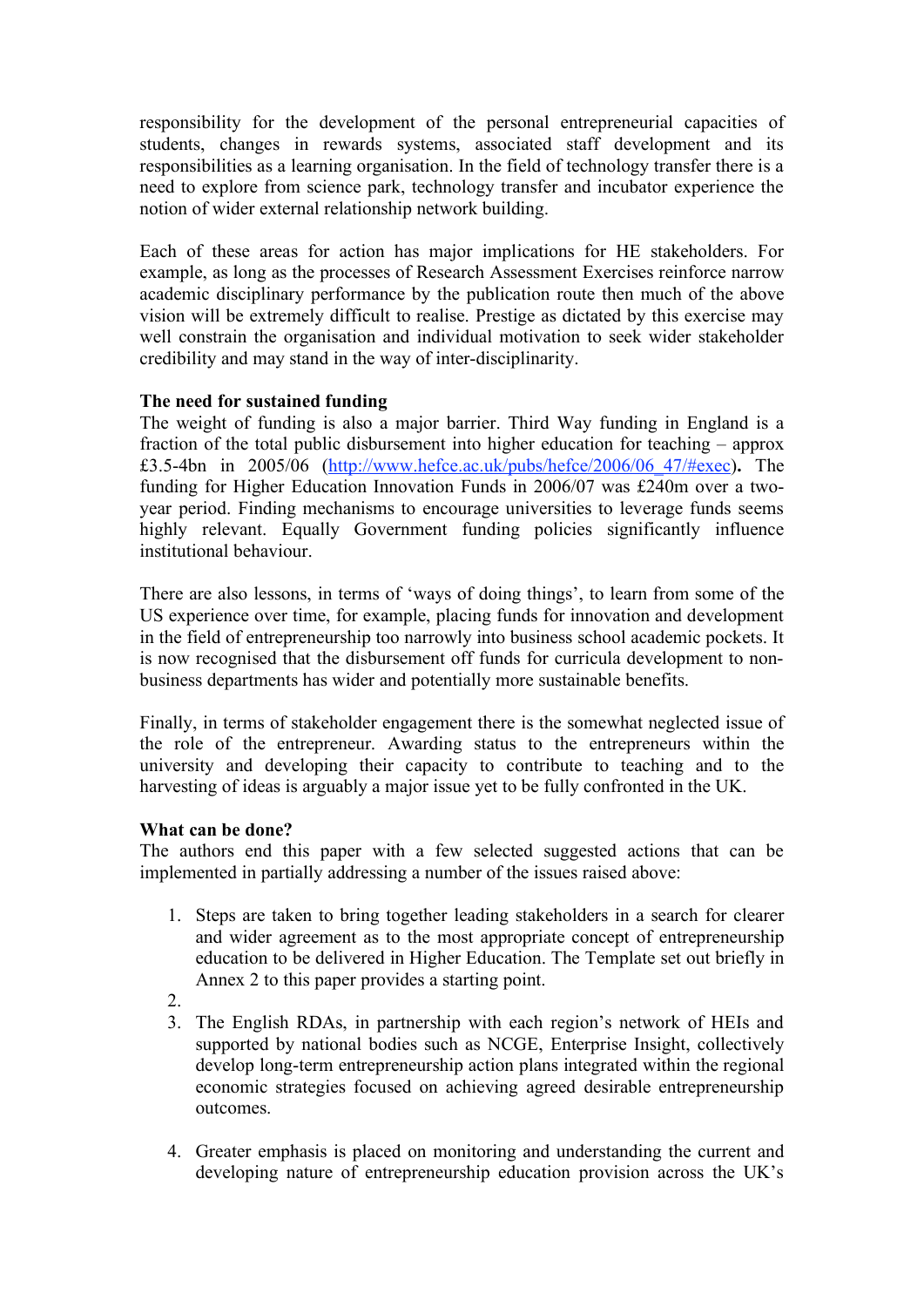regions, including harnessing existing data collection activities within HE and RDAs.

- 5. Incentives and rewards are established at regional and national levels for the development and dissemination of good practice.
- 6. A national fund is established to award through competition a limited number of HEIs with resources for testing the embedding of an institutional model of an entrepreneurial university (designated as Special Entrepreneurial Universities).
- 7. The above is linked to a specialised leadership support programme for senior management
- 8. NCGE to work closely with the Government's Inter-Departmental Working Group to affect change in HE funding and policy support
- 9. A national professional development programme for entrepreneurship educators is offered to practitioners across the HE sector.
- 10. Serious consideration is given to establishing a US-style Foundation as a private/public partnership appropriate to the UK culture and environment with a mission described above to support generational change.
- 11. Finally, a bold move would be to set up a university college devoted wholly to the concept of independent business and entrepreneurship development, charged with research and development into the best of concept and practice in the field and with the capacity to act as an ongoing hub for the development of this area in the education sector in the UK. This indeed could be the focus for one of the new university/college sites in the UK currently being considered.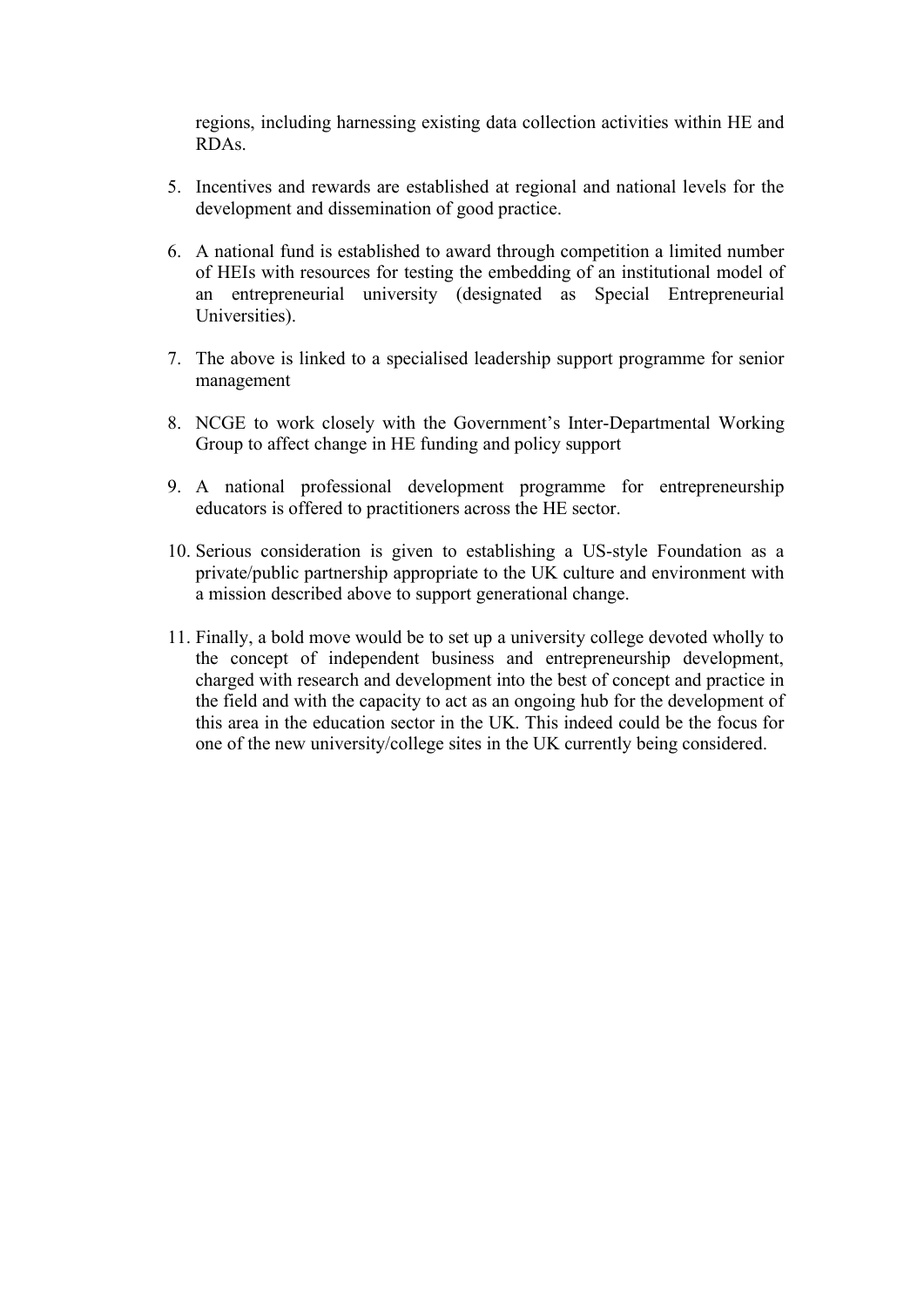#### REFERENCES

- Alaasarela, E., Fallemies, M., Halkosaari, T., Huhta, T., Jansson, L., Jylha, E., Lahtela, M., Nivala, K., Nokso-Koiovisto, P., Telkki, M. (2002) 'Higher Education as a pathway to entrepreneurship', Keski-Pohjanmann Ammatikorkeakoulu, Finland
- Ascari, A., Rock, M., Dutta, S**.** (1995) 'Re-engineering and Organisational Change. Lessons from the Comparative analysis of Company Experience ' European Management Journal Vol. 13 pp 1-30
- Ashkenas, R.N. (1990) 'A new Paradigm for Customer and Supplier relations' Human Resource Management Vol. 29 pp 385 – 396
- Association of British Chambers of Commerce (1985) 'The decline of British Manufacturing Industry 1978-84' London
- Bannock, G. (1987) 'Britain in the '80s: Enterprise Reborn' 3i. London
- Beranger, J., Chabbal, R. and Dabrine, F. (1998) 'Report concerning entrepreneurial training of engineers'. Ministry of Economy, Finance and Industry, Paris, France.
- Berlin Institute of Entrepreneurship (1999) 'The Berlin Proposition. Ten propositions to foster the culture of entrepreneurship in German Universities'. Berlin, Germany.
- Blair, A**.** (1998) 'The Third Way'. Speech by the UK Prime Minister Tony Blair to the French National Assembly. March 24<sup>th</sup>. Paris.
- Berggren, C**.** (1988) 'Lean Production the end of History?' Work employment and Society Vol. 7 pp 163-188
- Bok, D.(2003) 'Universities in the Market Place. The Commercialisation of Higher Education', Princeton University Press, USA
- Booth, C. (1999) 'The rise of the New Universities in Britain' Chapter 6 in Smith, D. and Langslow, A.K. 'The Idea of a University', Higher Education Policy. Jessica Kingsley Publishers London pp 106-124
- Brooks, G**.** (1991) 'Enterprise in Higher Education'. Short Evaluation Paper Unattributed (4 pages).
- Carnegie Foundation for the Advancement of Teaching; (1990) 'Scholarship Reconsidered. Priorities of the Professoriate'. Washington USA
- Cherwitz, A.R. (2002) ' Intellectual Entrepreneurship. A vision for graduate education'. Change, November/December
- Cherwitz, A.R. (2005a) 'A new social compact demands real change. Connecting the University to the community' Change, November/December
- Cherwitz, A. R. (2005b) 'Creating a culture of Intellectual Entrepreneurship' Academe 91 Vol. 5 July/August
- Clark, B. R. (1998) 'Creating Entrepreneurial Universities. Organisational pathways of transformation', Pergamon IAU Press
- Clark, B.R. (2004) 'Sustaining Change in Universities', Society for Research into Higher Education , Open University Press.
- CIHE Council for Industry and Higher Education **(**1997) 'Small and Medium Enterprises and Higher Education: A Framework for Future Policy'. CIHE. London. pp 1-30.
- CVCP (1999) 'Technology Transfer. The US Experience' Report of a Mission of UK Vice Chancellors, Gatsby Trust London pp37
- DfES (2003) 'The Future of Higher Education', White Paper, HMSO.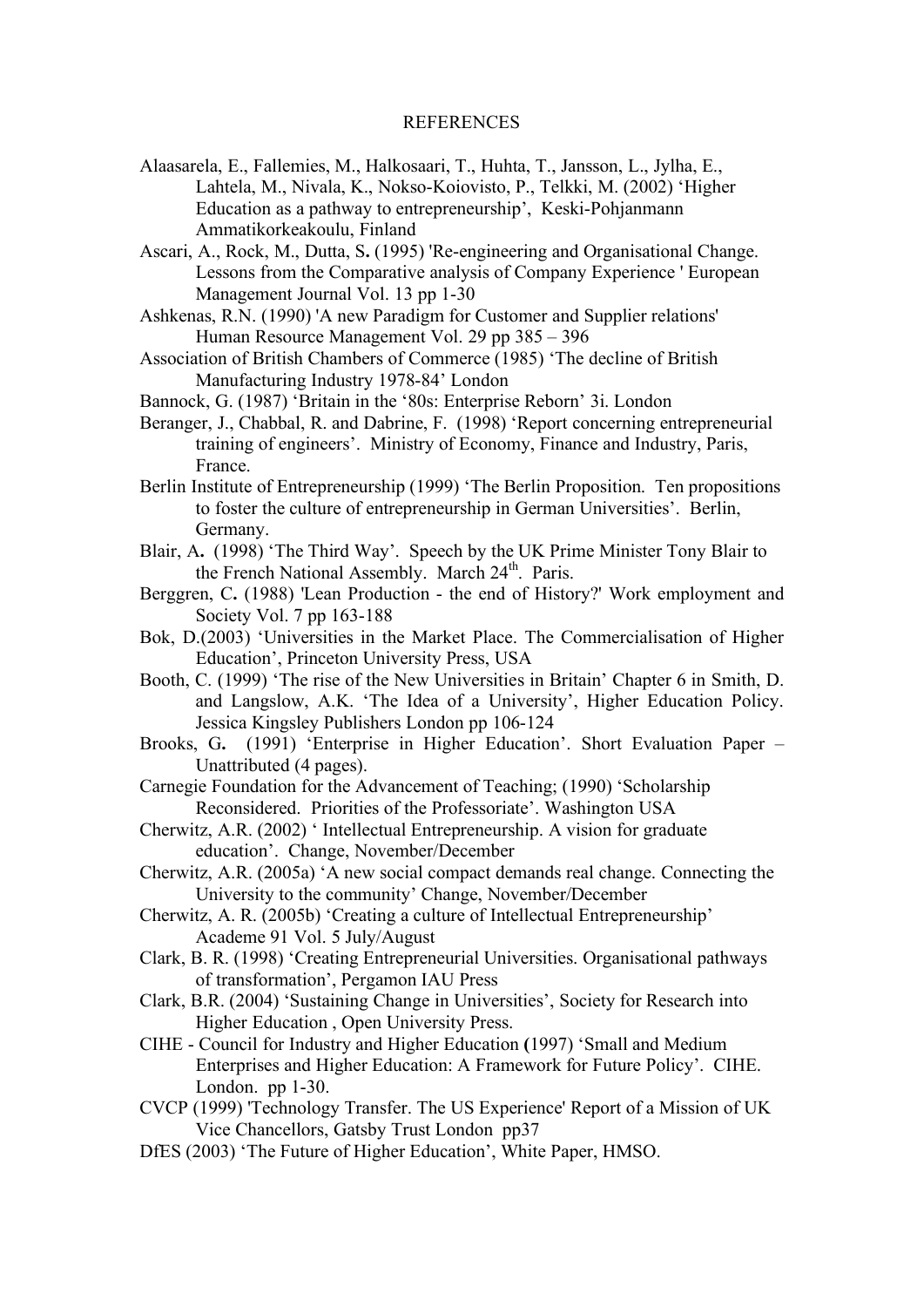- DFID (2000) 'Enterprise and Development. Promoting Enterprise as a means to eliminate poverty'. DfID. London.
- DTI (1998) 'Our Competitive Future: Building the Knowledge Driven Economy' Cm 4176 London
- DTI (1999)'Excellence and Opportunity: A Science and Innovation Policy for the 21<sup>st</sup> Century', HMSO.
- Doutriaux, J and Barker, M. (1996) 'University and Industry in Canada. A Changing Relationship'. Industry and Higher Education. Vol.10. No.1. April. pp 88- 103.
- European Commission (1995) 'Labour Market Flexibility: experiences from twelve member states'. Brussels
- European Commission (1996) 'Teaching and Learning. Towards the Learning Society'. White Paper. European Commission Brussels.
- European Commission (2000) 'FIT Project. The Development and Implementation of European Entrepreneurship Training Curricula'. Enterprise Directorate General, European Union. Brussels
- European Commission (1998) 'Promoting Entrepreneurship and Competitiveness' Brussels September COM (1998) 550 final
- European Commission (2005a) 'Mini-companies in Secondary Education. Best Procedure Project.' Final Report of the Expert Group. Brussels September
- European Commission (2005b) 'The Competitiveness challenge: Enterprise Europe', Jan- March
- EC labour Market Latest Trends 2<sup>nd</sup> quarter 2005, Luxembourg Office for Official Statistics of the EC
- European Economic Community (1987) 'Business in Europe. European Policy for Small and Medium Enterprise' Office of Official Publications of the European Commission, Luxembourg
- Ghoshal, S., (2005) 'Bad management theories are destroying good management practices'. Academy of Management Learning and Education Vol.4 No. 1 pp.75-91
- Ghoshal and Gratton (2002) 'Integrating the Intrapreneurial Enterprise' MIT Sloan Review Vol. 44 No. 1 pp31-39
- Gibb, A.A. and Scott, .(1984) 'Entrepreneurship and Higher Education. A Study of the Career Aspirations of those in Higher Education and factors that shape these with particular respect to self-employment and small business'. DUBS/Shell UK Ltd. 2 Volumes. pp 300.
- Gibb, A.A. (1986) 'Graduate Career Aspirations, Education and Entrepreneurship', in 'Readings in Small Business'. Gower. (edt. by T. Faulkner, G. Beaver, A.A. Gibb and J. Lewis).
- Gibb, A.A. (1999) 'Can we build effective entrepreneurship through management development?' Journal of General Management Vol. 24 No 4
- Gibb, A.A. (2000a) 'Academic Research and the Growth of Ignorance. SME Policy: Mythical Concepts, Myths, Assumptions, Rituals and Confusions'. International Small Business Journal. Vol.18. No.3. May.
- Gibb, A.A. (2000b) 'Corporate Restructuring and Entrepreneurship: What can large organisations learn from small?' Enterprise and Innovation Management Studies. Vol.1. No.1. May
- Gibb, A.A. (2002) ' In pursuit of a new 'enterprise' and 'entrepreneurship paradigm for learning: creative destruction, new values, new ways of doing things and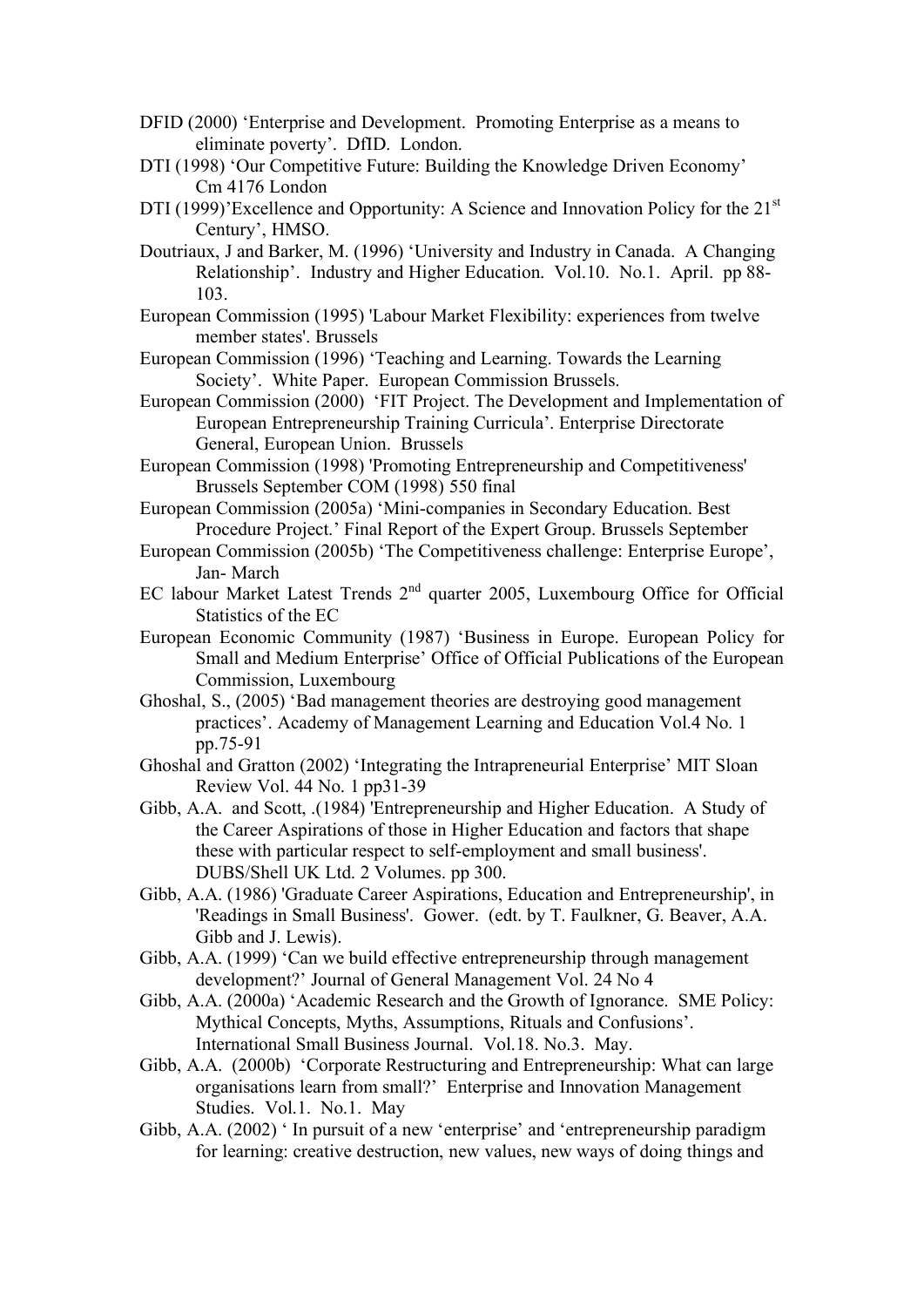new combinations of knowledge' International Journal of Management Reviews Vol.4 No. 3 pp. 213-233

- Gibb, A.A. (2005) 'Towards the Entrepreneurial University. Entrepreneurship Education as a lever for change'. NCGE Policy paper series www.ncge.org.uk
- Gibb, A.A. (2006) 'Entrepreneurship. Unique Solutions for Unique Environments. Can this be achieved with the existing paradigm?' Paper as background to Plenary presentation ICSB World Conference Melbourne Australia June 2006 (conference website)
- Giddens .A (1998) 'The Third Way. The Renewal of Social Democracy' Polity Press, UK
- Grimshaw, D., Ward, K. G., Rubery, J. and Beynon, H. (2000) 'Organisations and the transformation of the internal labour market'. Work, Employment and Society. Vol.14. March. Pp 25-54.
- Graham, G. (2002) 'Universities. The Recovery of an Idea' Imprint Academic UK
- Fletcher, M. and Rosa, P. (1998) 'The Graduate Enterprise Programme: ten years on', Chap. 5, P59-79, in M.G.Scott et al. (1998) 'Educating Entrepreneurs for Wealth Creation' Gower, UK
- Hale, B. and Pope, N. (1993) 'EHE A Vision for Higher Education' Papers from the Enterprise in Higher Education Conference Edinburgh, Enterprise Centre, University of Edinburgh
- Hannon, P. D. (2005) 'The Journey from Student to Entrepreneur: A review of the existing research into graduate entrepreneurship', National Council for Graduate Entrepreneurship Policy Paper Series
- Hart, P.E. (1987) 'Small Firms and Jobs'. National Institute Economic Review, August
- Higher Education in Europe (2004) ' Entrepreneurship in Europe' Vol. XXIX no. 2 Carfax Publishing
- Hughes, A. (2003) 'Knowledge transfer, Entrepreneurship and Economic Growth' ESRC Centre for Business Research Working Paper 273, University Of Cambridge Small Business and Entrepreneurship
- Johannisson, B. (1991) 'University Training for Entrepreneurs: Swedish Approaches'. Entrepreneurship and Regional Development. Vol.3. pp 67-82.
- Johnson, P. and Thomas, B. (1984) 'The economic evaluation of small business support systems' in Lewis, J. AT ALL (edts) 'Success and Failure in Small Businesses'. Gower, Aldershot
- Kirp, D.L. 'Shakespeare, Einstein and the Bottom Line. The Marketing of Higher Education' Harvard University Press USA
- Kooiman , J. (1993) Edt. 'Modern Governance' Sage Publications London
- Kuratko, D.F. (2003) 'Entrepreneurship Education: Emerging trends and challenges for the 21<sup>st</sup> century', Coleman Foundation White Paper series for US Association of Small Business and Entrepreneurship - USASBE
- IPPR (1998) 'The Entrepreneurial Society' IPPR London
- Levie, J. (1999) "Enterprising Education in Higher Education in England". Department for Education and Employment. pp 40.
- Local Economy (2003) 'Special Issue. Universities and Local Economic Development' Vol. 18 No. 1 February Routledge
- London Business School (2004) 'Global Entrepreneurship Monitor 2004' London Business School UK
- London Business School (2005) 'Global Entrepreneurship Monitor 2005 London Business School, UK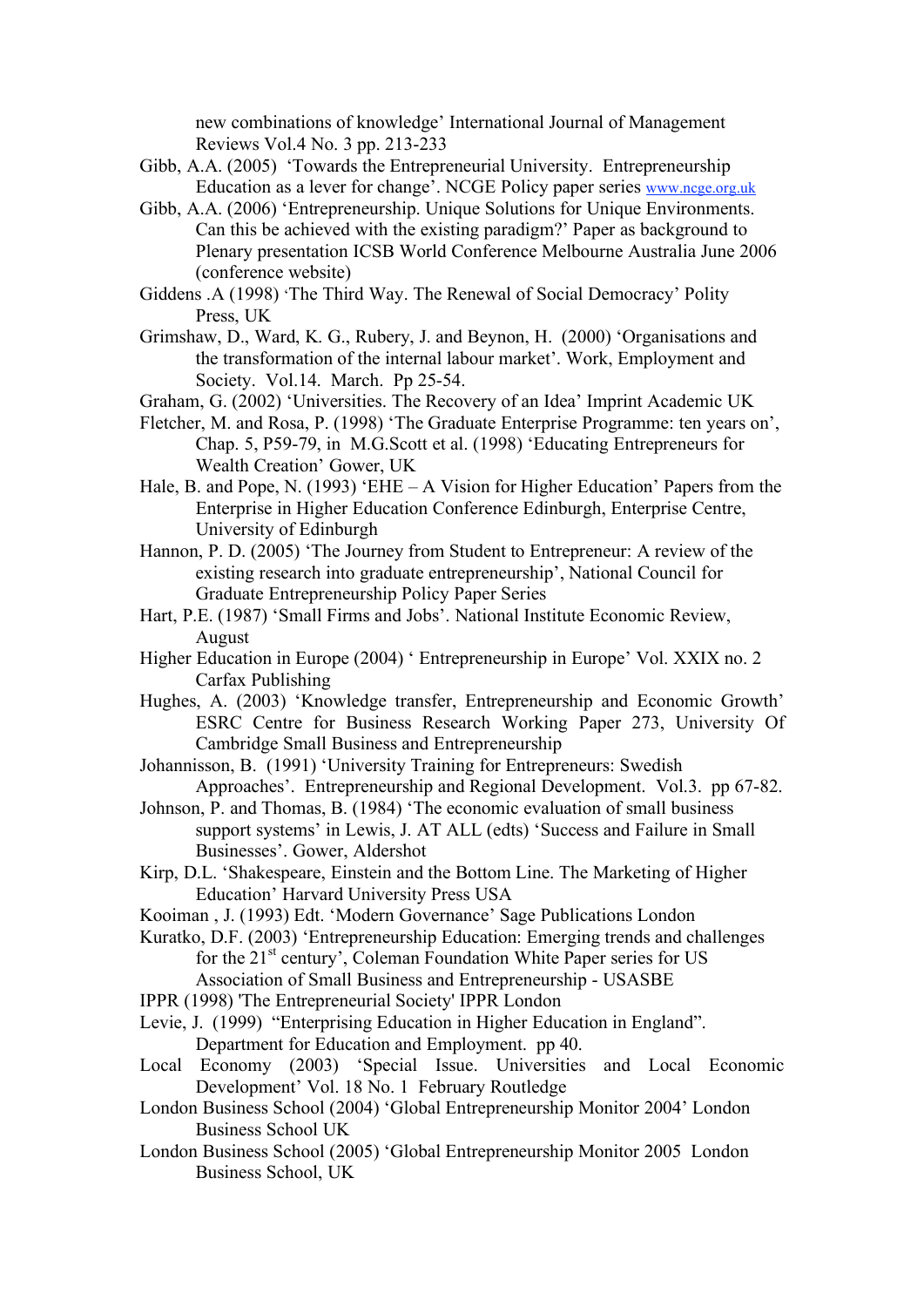- Maskell D. and Robinson, I. 'The New Idea of a University'. Imprint Academivc, Thorverton, UK.
- Mendes, T, Estabrook, L, Magelli, P., and Conlin, K. (2006) 'How academics really view entrepreneurship and Entrepreneurial behavior: A study of 2,000 faculty, 10,000 graduate students and 100 Academic administrators at the University of Illinois at Urbana-Champaign'. University of Illinois USA
- Menzies, T. V. and Gasse, Y**.** (1999) 'Entrepreneurship and Canadian Universities'. Report of a National Study of Entrepreneurship Education. Brock University and Universite Laval, Canada.
- National Academy of Science USA (2005) 'Facilitating Interdisciplinary Research' National Academies Press Washington USA
- National Commission on Entrepreneurship (2001) 'Report on NCOE', Kennedy School Conference on Entrepreneurship and Public Policy: New growth strategies for the 21<sup>st</sup> Century". NCOE Update. No. 28. April. pp 1-4.
- National Council for Graduate Entrepreneurship NCGE (2006) 'The Entrepreneurship Foundation – Annex 4', NCGE, Royal Society of Arts, Ewing Marion Kauffman Foundation
- NCGE/Barclays Bank ( 2006) 'Nascent Graduate Entrepreneurship', NCGE, UK January
- Newman, J. H. (1852) ' Knowledge, Learning and Professio0nal Skill' in Alden, R.M. (edt) (1917) 'Readings in English Prose of the  $19<sup>th</sup>$  Century'. Cambridge Press. Mass. USA PP. 418-439
- North , D.C. (1990) 'Institutions, Institutional Change and Economic Performance' Cambridge University Press
- Polanyi, M. (1966) 'The Tacit Dimension', Anchor Day, New York.
- Rajan A., van Eupen P. and Jaspers A. (1997) 'Britain's flexible labour market. What next?', RS50, DfEE and CREATE, Tunbridge Wells.
- Sandelin, J. (2004) 'The story of Stanford Industrial/Research Park'. Paper delivered to the International Forum of University Science Park' Beijing, China
- Sanyal, B.G. ' Innovations in University Management' UNESCO Publishing, Paris
- Schein, E.H.(1992) 'Organisational Culture and Leadership', Jossey Bass Publishers, San Francisco, CA, 1992.
- Schramm, C.J. (2006) 'Report to HM Treasury and the National Council for Graduate Entrepreneurship' Ewing Manning Kauffman Foundation US
- Schramm, C.J. (2006) 'The Entrepreneurial Imperative', Harper Collins.
- Schumpeter, J.A. (1943) 'Capitalism Socialism and Democracy'. Routledge
- Segal, Quince, Wicksteed (1995) 'The Cambridge Phenomena'. Enterprise House, Histon, Cambridge, UK
- Small Business Service (2005) Household Survey Data, DTI.
- UNISO (Universite dans la Societe (2002- 2004) 'Conference Proceedings' Editura Paideia Bucharest Romania
- Wernekers, S., Uhlaner, L.M. and Thurik, R. (2002) 'Entrepreneurship and its conditions. A Micro Perspective' Journal Of Entrepreneurship Education 1(1) pp1-40. Senate Hall Publishing
- UNISO (Universite dans la Societe 2002- 2004 Editura Paideia Bucharest Romania
- Wade, N. (1984) 'The Science Business'. Report of the twentieth Century Fund Task Force on the Commercialisation of Scientific Research, Priority Press, New York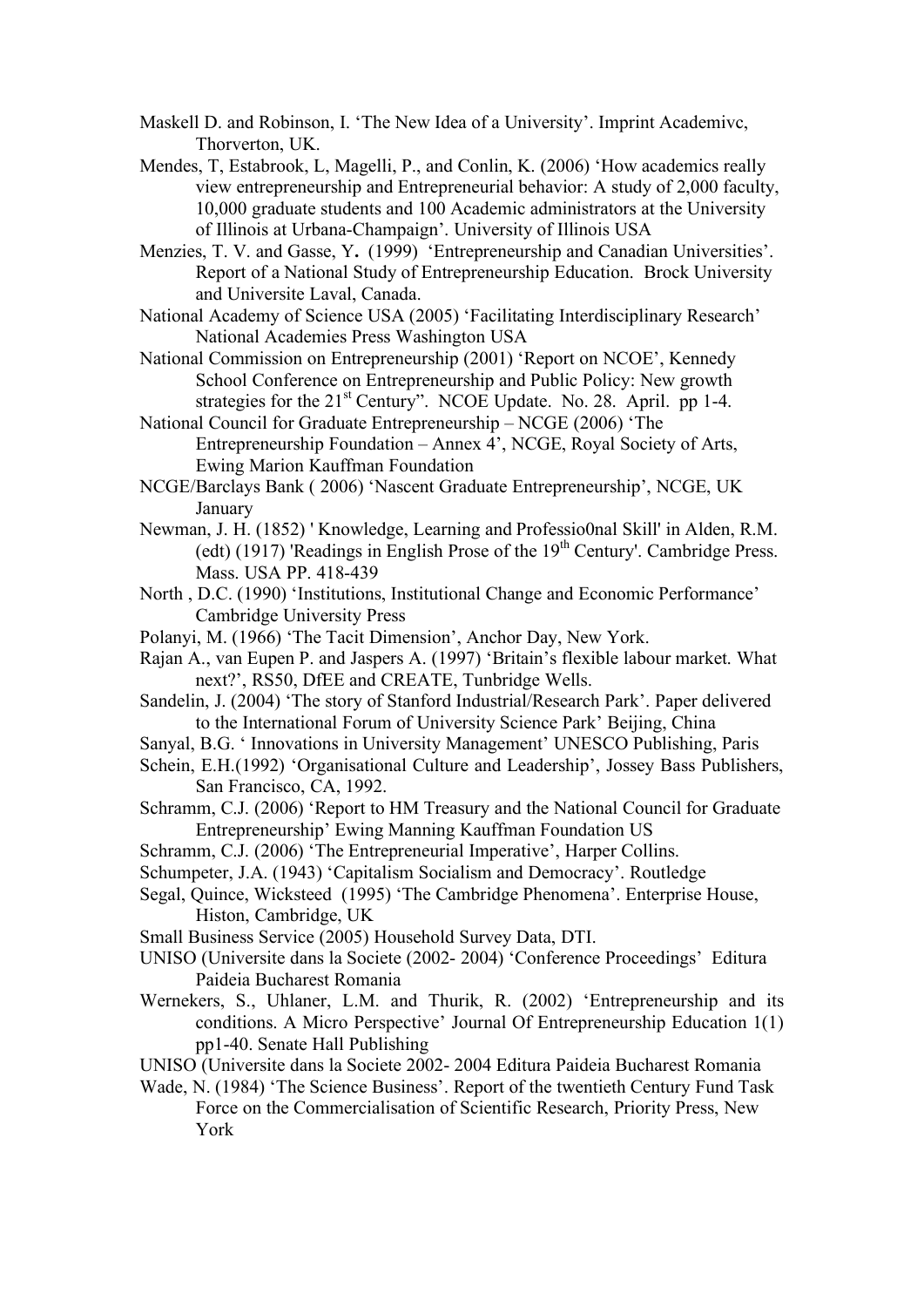- Wernekers, S., Uhlaner, L.M. and Thurik, R. (2002) 'Entrepreneurship and its conditions. A Micro Perspective' Journal of Entrepreneurship Education, 1(1) pp1-40. Senate Hall Publishing
- Westwood, A. (2000) 'Winners and Losers in the World of Work'. Employment Policy Institute and Academy of Enterprise. London. pp 64.
- Worrell, L., Kempbell, F. K. and Cooper, G. C. (2000) 'The new reality for UK managers. Perpetual change and employment instability'. Work, Employment and Society. Vol.14. No.2. pp 647-669.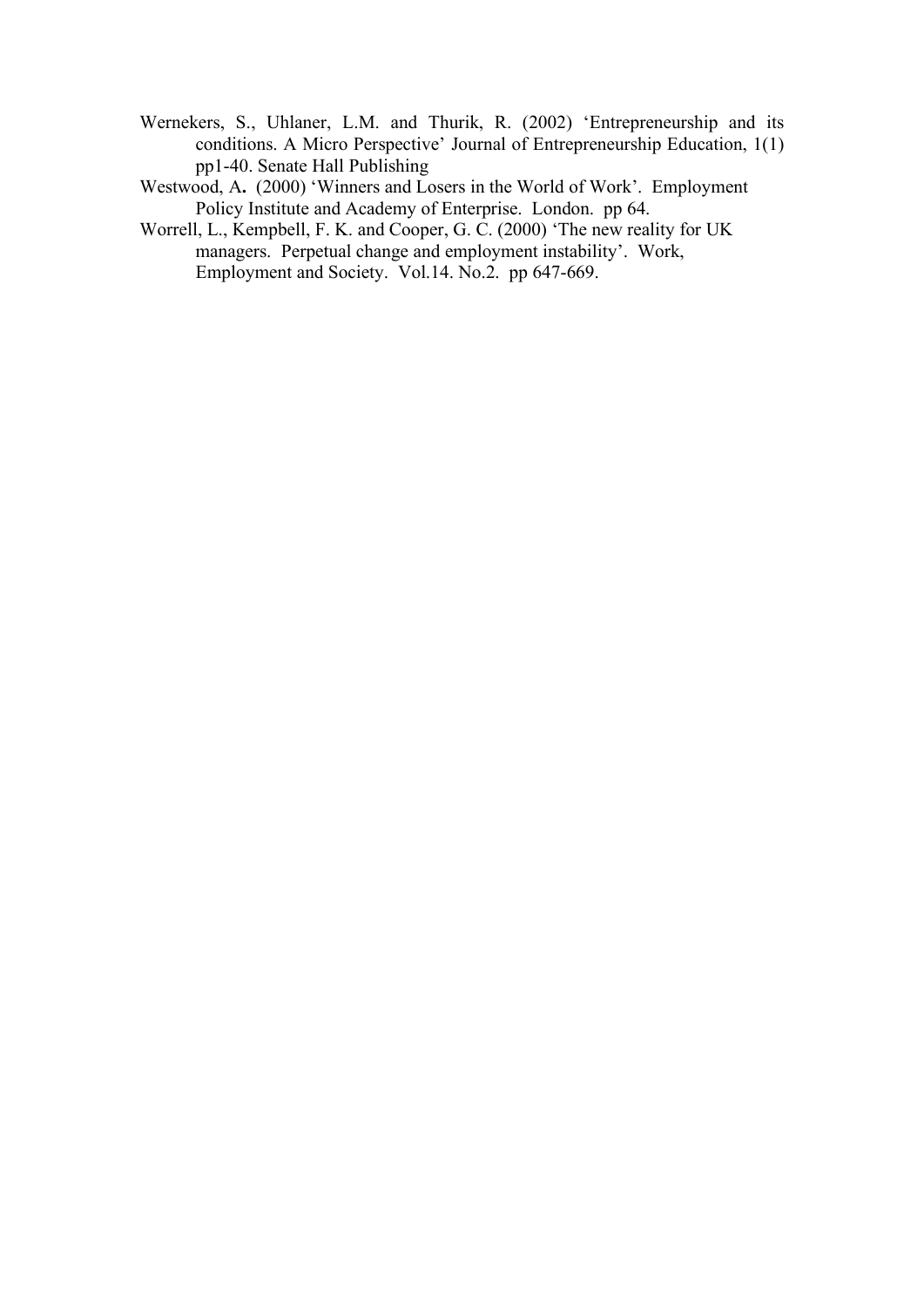## **ANNEX 1**

# **Indicative results from an experiment in attribution of the importance of entrepreneurial attributes and the university contribution to their development**

The attached diagram demonstrates the results of an experiment during a Masterclass on Entrepreneurship run by Professor Gibb with students from Brighton and Sussex Universities in November 2005 sponsored by SEEDA. After discussion with students as to the key attributes of entrepreneurs the students were asked to compete two questionnaires shown below. There were 33 usable responses.

Two question were asked in sequence with the same template but with a separate questiomnnaire:

Part 1

An assessment of the importance of entrepreneurial capacity to your future. The questions focus upon a number of key entrepreneurial or enterprising capacities/attributes. Can you provide an estimate of the importance of these in relation to what you want to do when you leave university ( work, leisure, social life). Please complete quickly, circling the appropriate number

 $7 =$  Highly important 1= Unimportant

Part 2

To what degree do you feel that the following capacities/attributes have been enhanced by the university experience?

> $7 = \text{greatly}$ 1= very little Degree of influence**\*** Formal Informal\* (score out of 10)

\*\*Formal= the formal study relationship with the university Informal = other aspects of university life (social, leisure, living)

The sample is not random. It consists of mainly final year students who volunteered for the Masterclass and therefore had an obvious interest in entrepreneurship. The questionnaires were completed during the class.

The results demonstrate that entrepreneurial attributes are held to be very important to the future career life of students. They also show that the university experience is deemed to influence these attributes but not to the same degree as their importance. They also show that the main influence on their development is the informal, not the formal aspects of university life.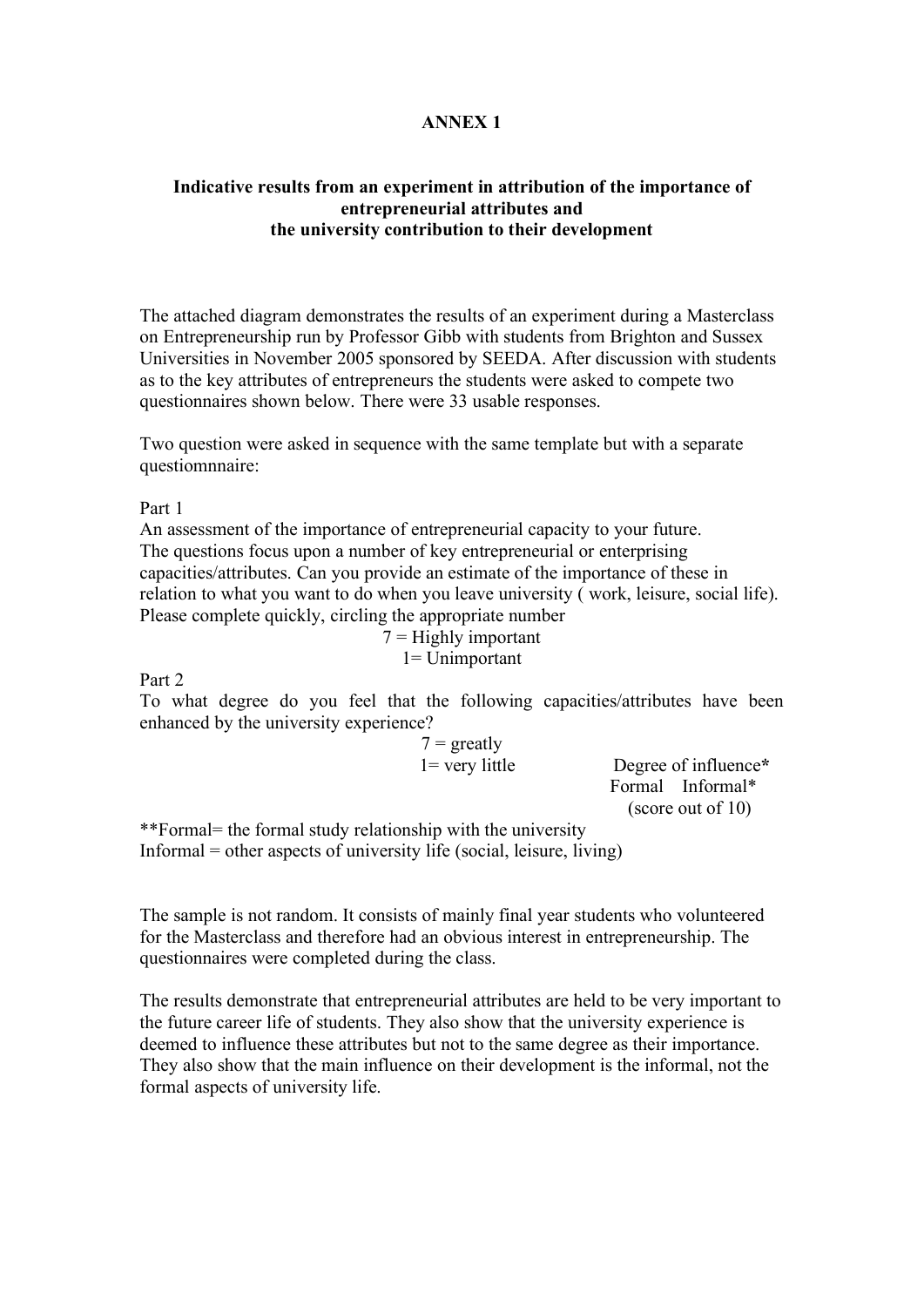## **RESULTS**

|                                                                   |              |                |                         |                          |   |   |                | <u>(out of 10)</u> | formal informal |  |
|-------------------------------------------------------------------|--------------|----------------|-------------------------|--------------------------|---|---|----------------|--------------------|-----------------|--|
| Ability to see opportunities<br>in problems                       | $\mathbf{1}$ | $\overline{2}$ | 3                       | $\overline{4}$           | 5 | 6 | 7              | 4.5                | 5.7             |  |
| Ability to take initiatives                                       | $\mathbf{1}$ | $\overline{2}$ | 3                       | $\overline{4}$           |   | 6 | $\overline{7}$ | 4.3                | 6.3             |  |
| Ability to analyse data                                           | $\mathbf{1}$ | $\overline{2}$ | $\overline{3}$          | $\overline{4}$           | 5 |   | $\overline{7}$ | 6.3                | 5.4             |  |
| Ability to think creatively                                       | $\mathbf{1}$ | $\overline{2}$ | 3                       | $\overline{4}$           |   | 6 | $\overline{7}$ | 5.0                | 5.7             |  |
| Forward looking                                                   | $\mathbf{1}$ | $\overline{2}$ | $\overline{3}$          | $\overline{4}$           | 5 |   | $\overline{7}$ | 5.1                | 5.8             |  |
| Being optimism                                                    | $\mathbf{1}$ | $\overline{2}$ | $\overline{3}$          | $\overline{4}$           | 5 | 6 | $\overline{7}$ | 4.4                | 5.6             |  |
| Sense of ownership (of events)                                    | $\mathbf{1}$ | $\overline{2}$ | 3                       | $\overline{4}$           | 5 | 6 | $\overline{7}$ | 4.6                | 5.0             |  |
| Determination to be independent                                   | $\mathbf{1}$ | $\overline{2}$ | $\overline{3}$          | $\overline{4}$           | 5 | 6 | $\overline{7}$ | 4.4                | 6.0             |  |
| Capacity to make judgments on<br>the basis of limited information | $\mathbf{1}$ | $\overline{2}$ | 3                       | $\overline{4}$           | 5 | 6 | $\tau$         | 4.9                | 5.5             |  |
| Ability to persuade others                                        | $\mathbf{1}$ | $\overline{2}$ | $\overline{3}$          | $\overline{4}$           | 5 |   | $\overline{7}$ | 4.8                | 5.3             |  |
| Ability to use social networks<br>for career advantage            | $\mathbf{1}$ | $\overline{2}$ | $\overline{3}$          | $\overline{4}$           | 5 |   | $\overline{7}$ | 4.8                | 6.4             |  |
| Feeling can control own destiny                                   | $\mathbf{1}$ | $\overline{2}$ | $\overline{3}$          | $\overline{4}$           | 5 | 6 | $\overline{7}$ | 4.8                | 5.6             |  |
| Capacity to work independently                                    | $\mathbf{1}$ | $\overline{2}$ | $\overline{3}$          | $\overline{4}$           | 5 | 6 | $\overline{7}$ | 5.9                | 6.0             |  |
| Imaginative use of knowledge                                      | $\mathbf{1}$ | $\overline{2}$ | 3                       | $\overline{\mathcal{A}}$ |   |   | $\overline{7}$ | 5.7                | 6.6             |  |
| Desire to see things through                                      | $\mathbf{1}$ | $\overline{2}$ | 3                       | $\overline{4}$           | 5 | 6 | 7              | 5.8                | 6.2             |  |
| Ability to persuade others                                        | $\mathbf{1}$ | $\overline{2}$ | $\overline{3}$          | $\overline{4}$           | 5 |   | 7              | 4.8                | 5.4             |  |
| Having lots of ideas                                              | $\mathbf{1}$ | $\overline{2}$ | $\overline{\mathbf{3}}$ | $\overline{4}$           |   | 6 | $\overline{7}$ | 5.2                | 6.6             |  |
| Strong orientation to achieve                                     | $\mathbf{1}$ | $\overline{2}$ | $\mathfrak{Z}$          | $\overline{4}$           | 5 |   | $\overline{7}$ | 6.0                | 6.3             |  |

\*Formal= the formal study relationship with the university Informal = other aspects of university life (social, leisure, living)

Part 1 Par 2  $\longrightarrow$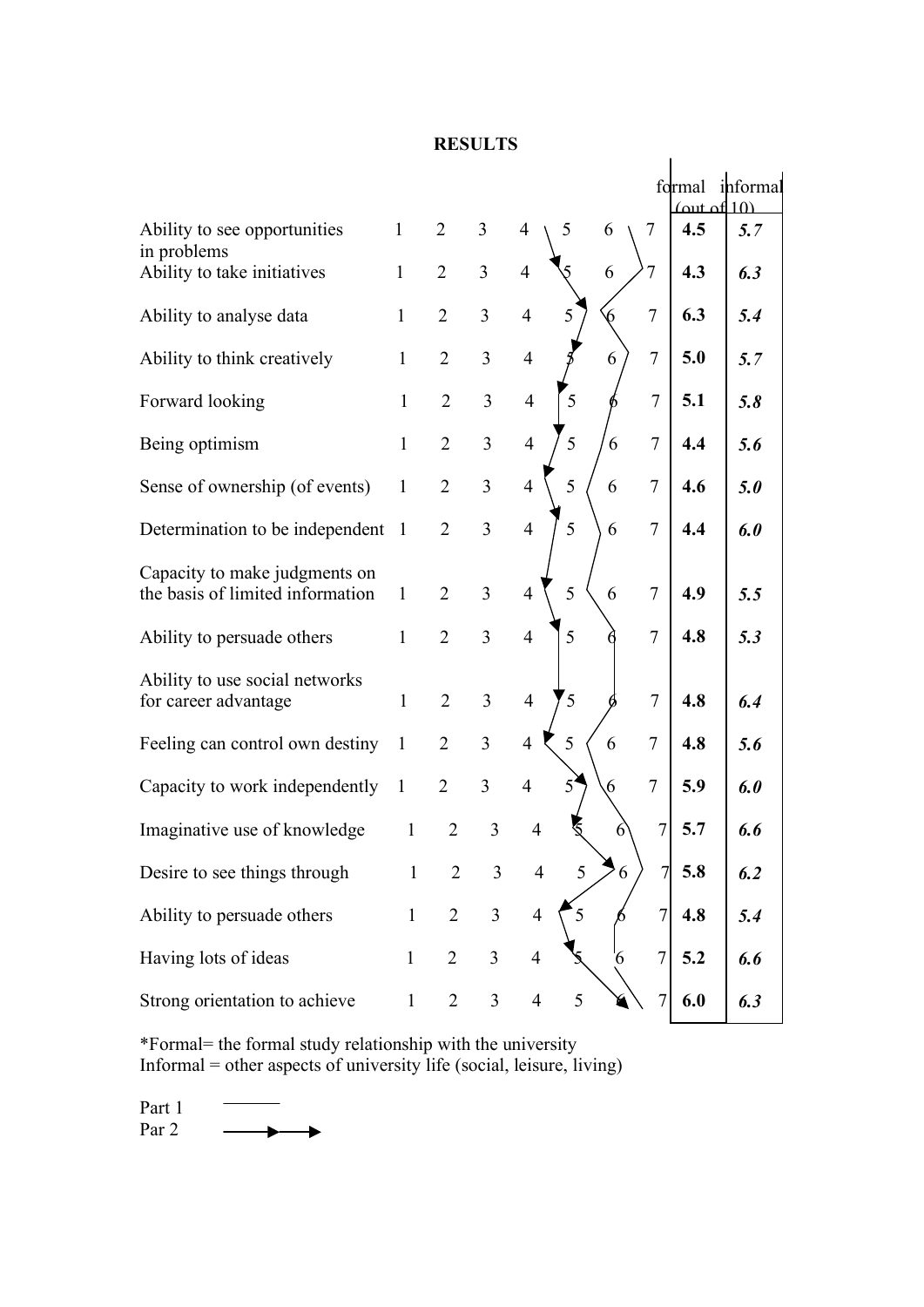## **ANNEX 2**

# **NCGE Framework: Desired Entrepreneurial Outcomes**

| <b>EPR</b><br>E<br><b>MES</b><br>$\Omega$                                                         |                                                                           |                                                                                                                          |                                                                                                                     |  |  |  |  |
|---------------------------------------------------------------------------------------------------|---------------------------------------------------------------------------|--------------------------------------------------------------------------------------------------------------------------|---------------------------------------------------------------------------------------------------------------------|--|--|--|--|
| Empathy with the<br>Entrepreneurial<br>behaviours and<br>entrepreneurial<br><b>skills</b><br>life | entrepreneurial<br>entrepreneurial<br>Motivation to<br>Embedded<br>values | venture creation<br>Understanding<br><b>entrepreneuria</b><br>careers/lives<br><b>Developing</b><br>processes<br>generic | <b>skills</b><br>Key relationship<br><b>Key business</b><br>develoned<br>$2^{\circ}$ or-ro $\alpha$ .<br>networking |  |  |  |  |

# **A. Entrepreneurial behaviours and skills**

- opportunity seeking
- initiative taking
- ownership of a development
- commitment to see things through
- personal locus of control (autonomy)
- intuitive decision making with limited information
- networking capacity
- strategic thinking
- negotiation capacity
- selling/persuasive capacity
- achievement orientation
- calculated risk taking

### **B. Empathy with the entrepreneurial way of life**

- living with uncertainty and complexity
- having to do everything under pressure
- coping with loneliness
- holistic management
- no sell, no income
- no cash in hand no income
- building know who and trust relationships
- learning by doing, copying, making things up, problem solving
- managing interdependencies
- working flexibly and long hours

### **C. Embedded entrepreneurial values**

- strong sense of independence
- distrust of bureaucracy and its values
- self made/self belief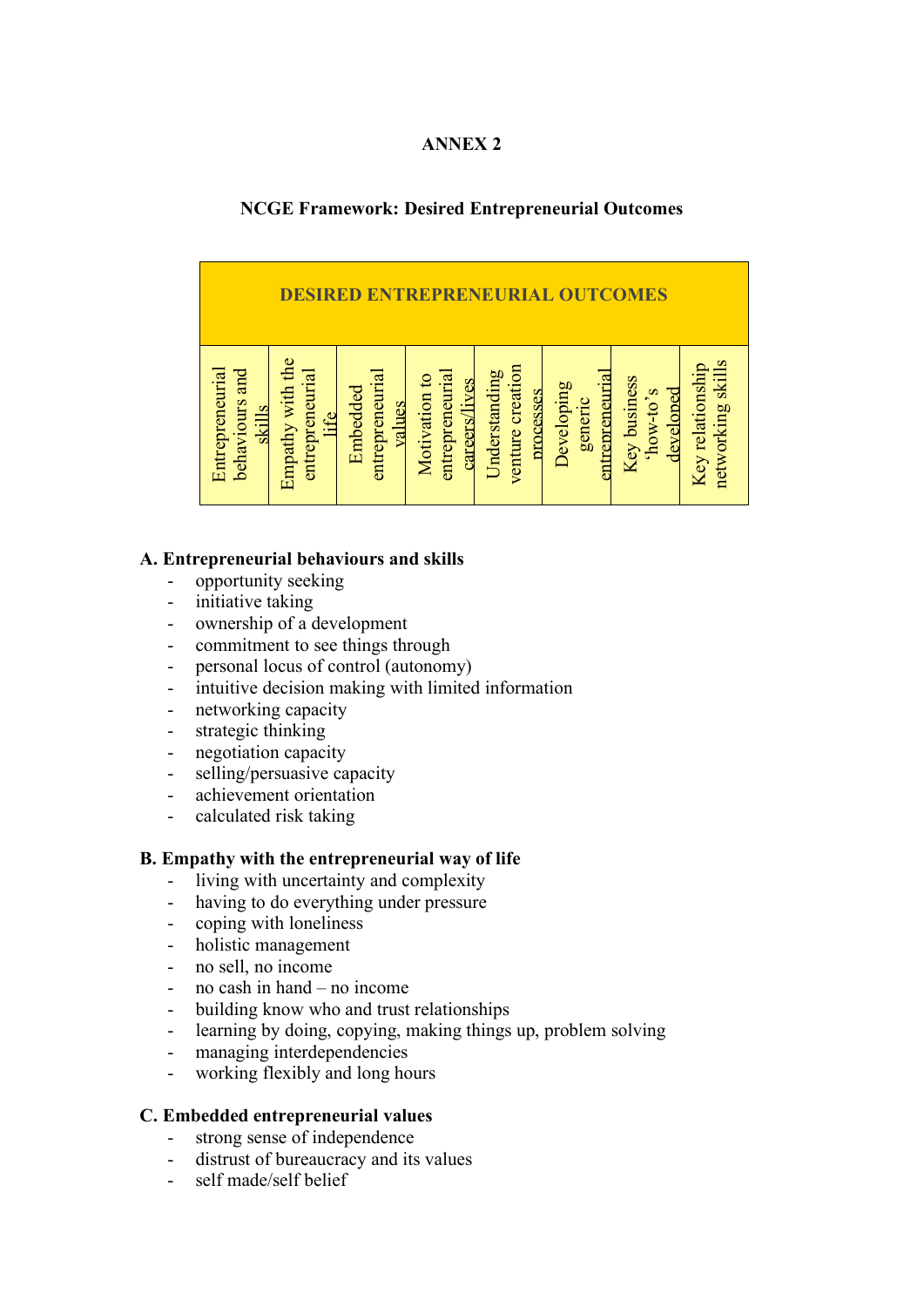- strong sense of ownership
- belief that rewards come with own effort
- hard work brings its rewards
- believe can make things happen
- strong action orientation
- belief in informal arrangements
- strong belief in the value of know-who and trust
- strong belief in freedom to take action
- belief in the individual and community not the state

### **D. Motivation to entrepreneurial careers/lives**

- understand the benefits
- can compare with employee career
- have some 'heroes' as friends acquaintances
- have images of entrepreneurial people 'just like them'

### **E. Understanding venture creation processes in any context**

- can go through the total process and know what challenges will arise at each stage
- know roughly how to handle them

### **F. Developing generic entrepreneurial competencies**

- how to find an idea
- how to appraise an idea
- how to see problems as opportunities
- to identify the key people to be influenced in any development
- know how to build the know who
- know how to learn from relationships
- know how to assess business development needs
- know where to look for answers
- emotional self awareness, manage and read emotions and handle relationships
- to constantly see yourself and the business through the eyes of stakeholders and particularly customers

### **G. Key business 'how to's' developed**

- see products and services as combinations of benefits
- develop a total service package
- price a product service
- identify and approach good customers
- appraise and learn from competition
- monitor the environment with limited resource
- choose appropriate sales strategy and manage it
- identify the appropriate scale of a business to make a living
- set standards for operations performance and manage them
- finance the business appropriately from different sources
- develop a business plan as a relationship communication instrument
- acquire an appropriate systems to manage cash, payments, collections, profits and costs
- select a good accountant
- manage, with minimum fuss, statutory requirements